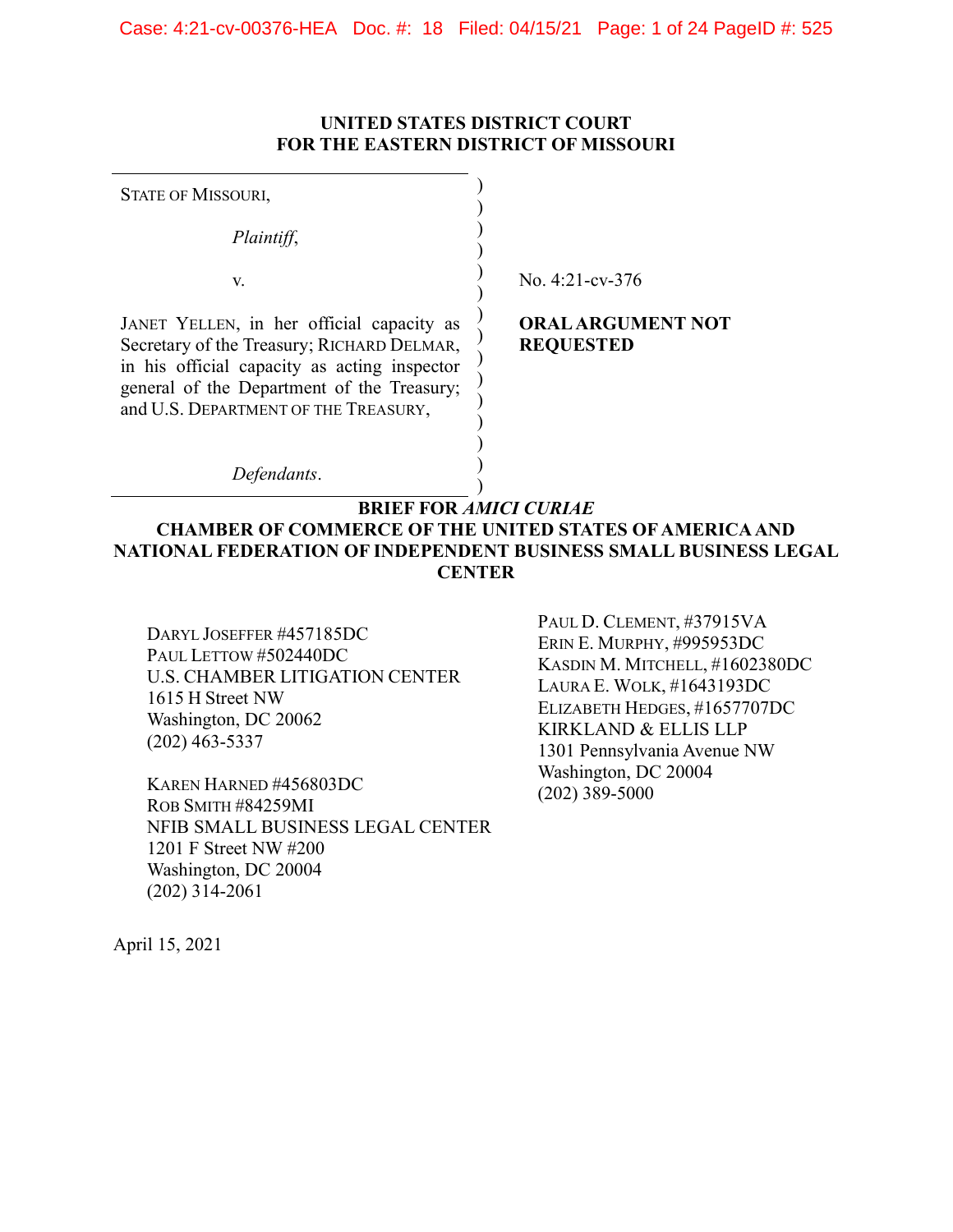## CORPORATE DISCLOSURE STATEMENT

The Chamber of Commerce of the United States of America is a nonprofit, tax-exempt organization incorporated in the District of Columbia. The National Federation of Independent Business Small Business Legal Center is a 501(c)(3) public interest law firm and is affiliated with the National Federation of Independent Business, a 501(c)(6) business association. Neither the Chamber of Commerce of the United States of America nor the National Federation of Independent Business has a parent corporation, nor does any publicly held corporation own 10% or more of their stock. No publicly held corporation or its affiliate that is not a party to this case or appearing amici curiae has a substantial financial interest in the outcome of this litigation by reason of insurance, a franchise agreement, or an indemnity agreement.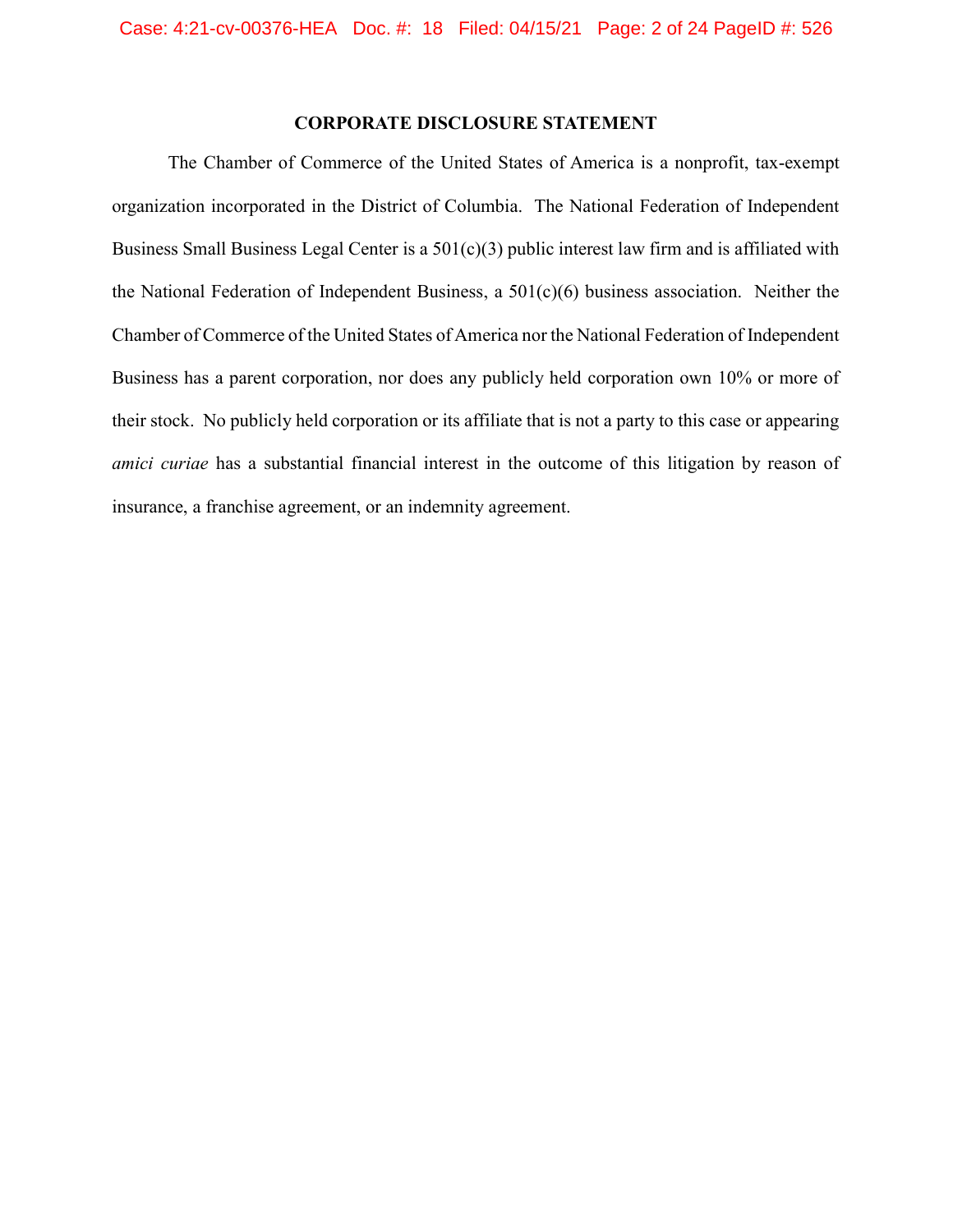# TABLE OF CONTENTS

| $\mathbf{L}$ | The Tax Mandate Is An Unconstitutional Incursion On A Core Attribute Of<br>State Sovereignty And An Impermissibly Coercive Condition On Federal Funds |  |
|--------------|-------------------------------------------------------------------------------------------------------------------------------------------------------|--|
|              |                                                                                                                                                       |  |
|              |                                                                                                                                                       |  |
|              | <b>CERTIFICATE OF SERVICE</b>                                                                                                                         |  |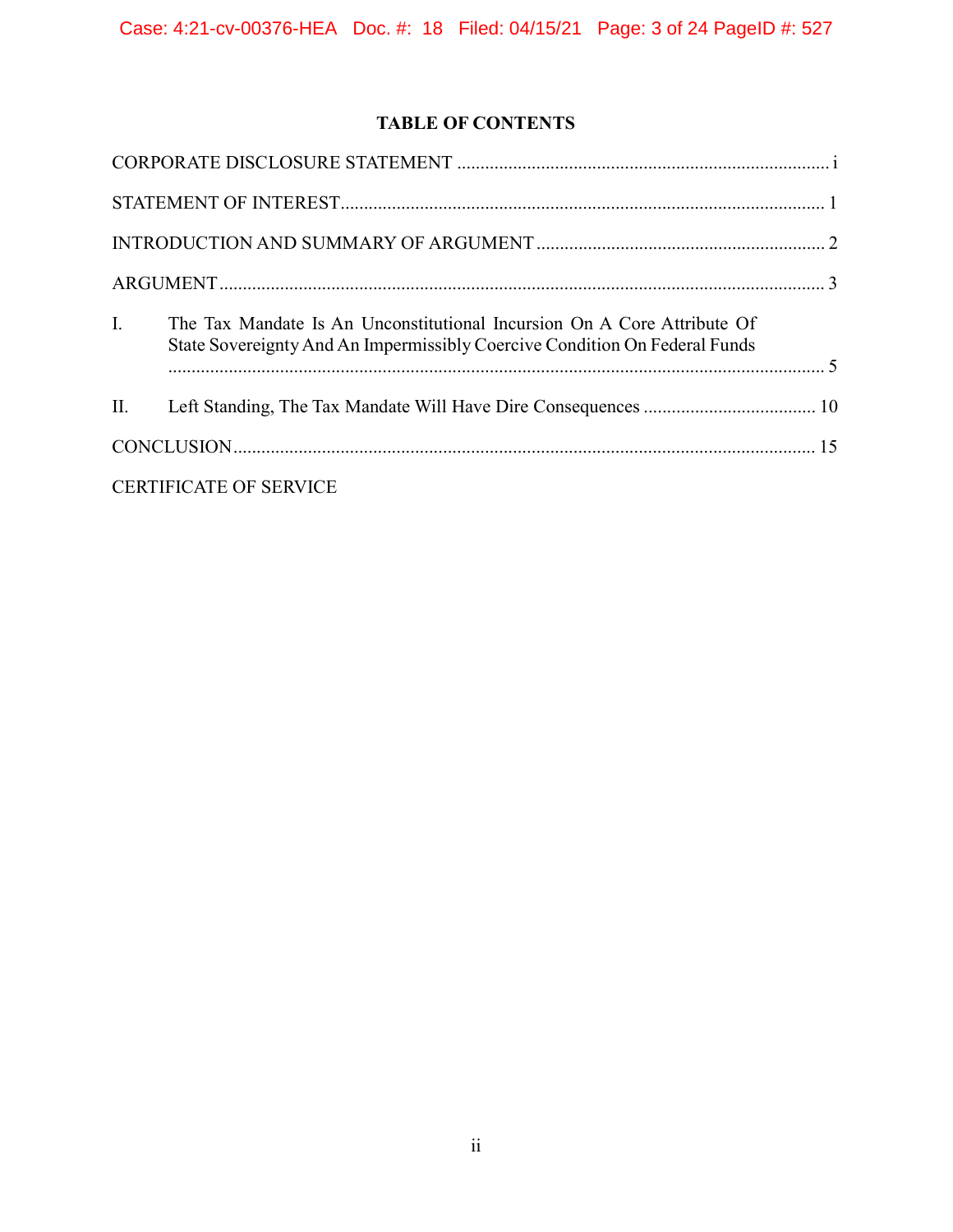# **TABLE OF AUTHORITIES**

## **Cases**

| Arlington Cent. Sch. Dist. Bd. of Educ. v. Murphy,       |
|----------------------------------------------------------|
| Bode v. Barrett,                                         |
| Bond v. United States,                                   |
| Coyle v. Smith,                                          |
| Dep't of Revenue v. ACF Indus., Inc.,                    |
| Dows v. City of Chicago,                                 |
| Free Enter. Fund v. PCAOB,                               |
| M'Culloch v. Maryland,                                   |
| National Federation of Independent Business v. Sebelius, |
| New York v. United States,                               |
| Plaut v. Spendthrift Farm, Inc.,                         |
| Providence Bank v. Billings,                             |
| South Dakota v. Dole,                                    |
| Steward Mach. Co. v. Davis,                              |
| <b>Constitutional Provisions</b>                         |
|                                                          |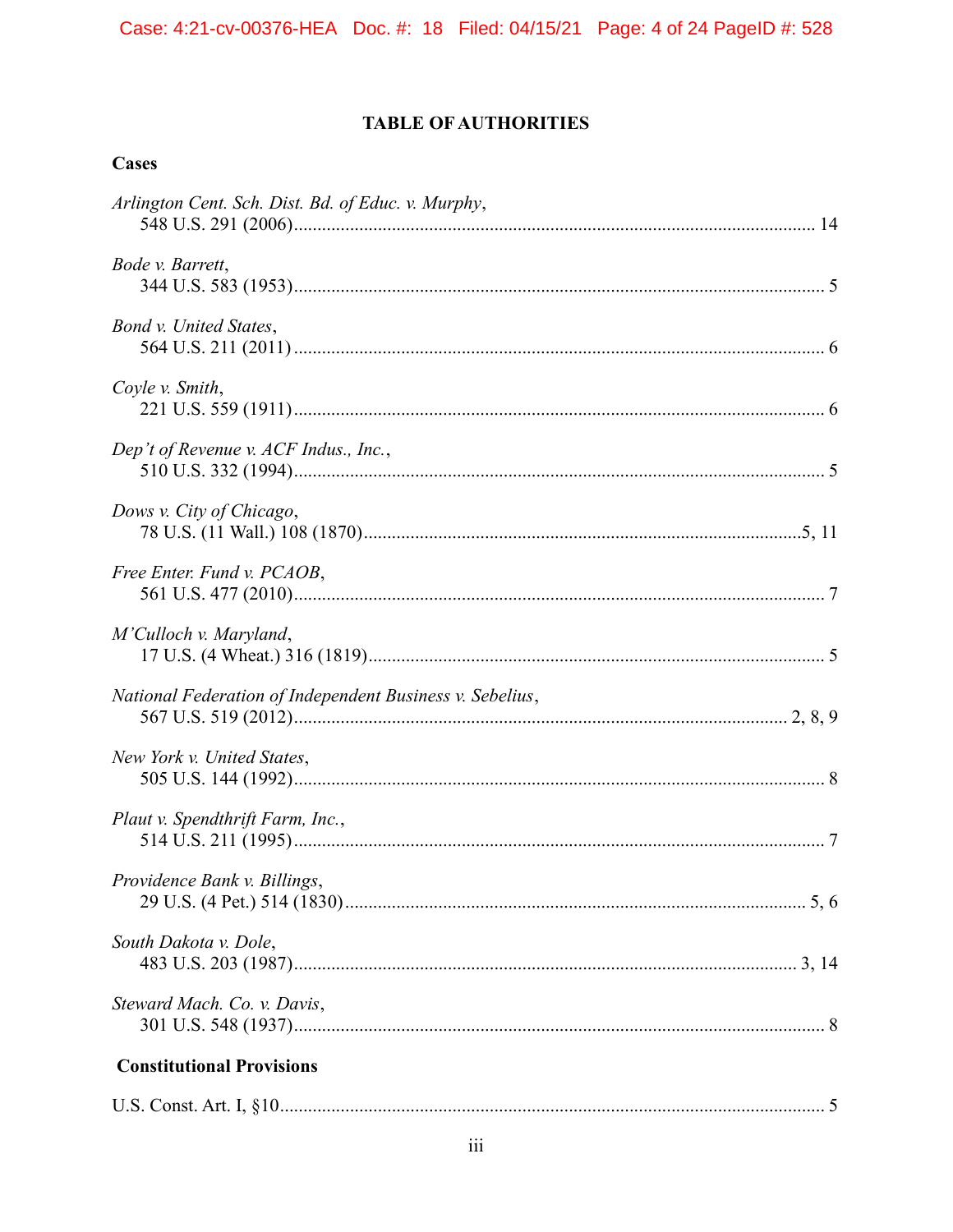| <b>Legislative Materials</b>                                                                                                          |  |
|---------------------------------------------------------------------------------------------------------------------------------------|--|
|                                                                                                                                       |  |
|                                                                                                                                       |  |
|                                                                                                                                       |  |
|                                                                                                                                       |  |
|                                                                                                                                       |  |
|                                                                                                                                       |  |
|                                                                                                                                       |  |
|                                                                                                                                       |  |
|                                                                                                                                       |  |
|                                                                                                                                       |  |
|                                                                                                                                       |  |
|                                                                                                                                       |  |
|                                                                                                                                       |  |
| <b>Other Authorities</b>                                                                                                              |  |
| Alex Sherman,<br>Five Charts That Show How COVID-19 Stopped the<br>U.S. Economy In Its Tracks, CNBC (Mar. 11, 2021),                  |  |
| Anne Sraders & Lance Lambert,<br>COVID Business: Nearly 100,000 Establishments That<br>Temporarily Shut Down Are Now Out of Business, |  |
| Anshu Siripurapu & Jonathan Masters,                                                                                                  |  |

How COVID-19 Is Harming State and City Budgets,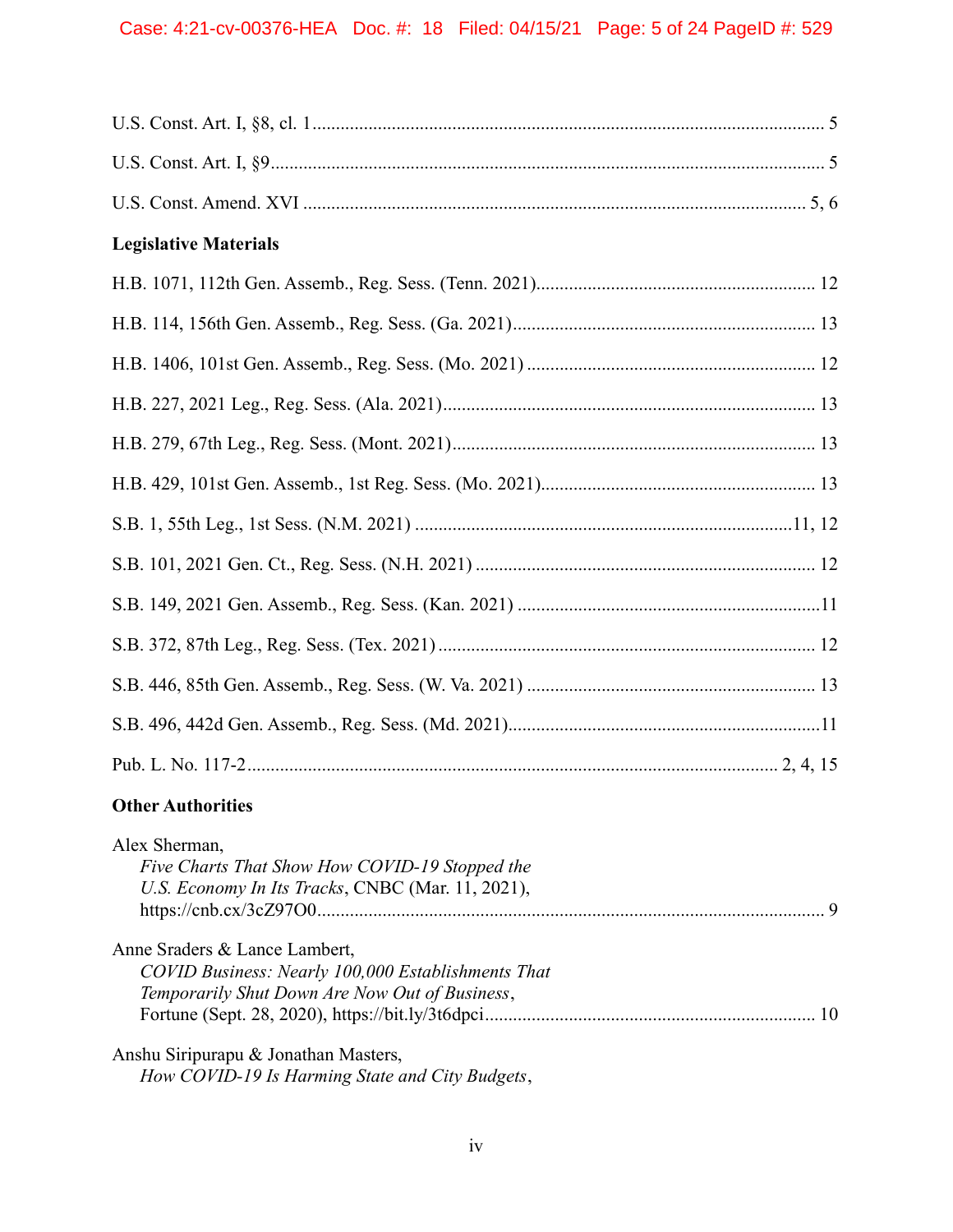| Council on Foreign Relations (Mar. 19, 2021),                                                                                                                 |
|---------------------------------------------------------------------------------------------------------------------------------------------------------------|
| Associated Press,<br>New Mexico To Issue \$600 One-Time Tax Rebates Amid Pandemic                                                                             |
| City of Phila. v. Sessions,                                                                                                                                   |
| Complaint,<br>Arizona v. Yellen,                                                                                                                              |
| Erin Huffer & Aravind Boddupalli,<br>The Leisure & Hospitality Sector Has an Employment Crisis-<br>and It Might Be Getting Worse, Urban Wire (July 20, 2020), |
| Hearing on CARES Act Quarterly Report,                                                                                                                        |
| Holly Wade & Andrew Heritage,<br>Small Business Problems & Priorities 2020,                                                                                   |
| How the COVID-19 Pandemic is Transforming State Budgets,                                                                                                      |
| Jared Walczak,<br>Four Questions Treasury Must Answer About<br>the State Tax Cut Prohibition in the American Rescue Plan Act,                                 |
| Laura Davison,<br>Treasury Clears States to Cut Taxes - But Not With Stimulus,                                                                                |
| Letter from Janet L. Yellen to 21 State Attorneys General                                                                                                     |
| Letter from Janet Yellen to Hon. Mark Brnovich,                                                                                                               |
| Lucy Dadayan,<br>COVID-19 Pandemic Could Slash 2020-21 State Revenues by<br>\$200 Billion, Tax Policy Center (Jul. 1, 2020),                                  |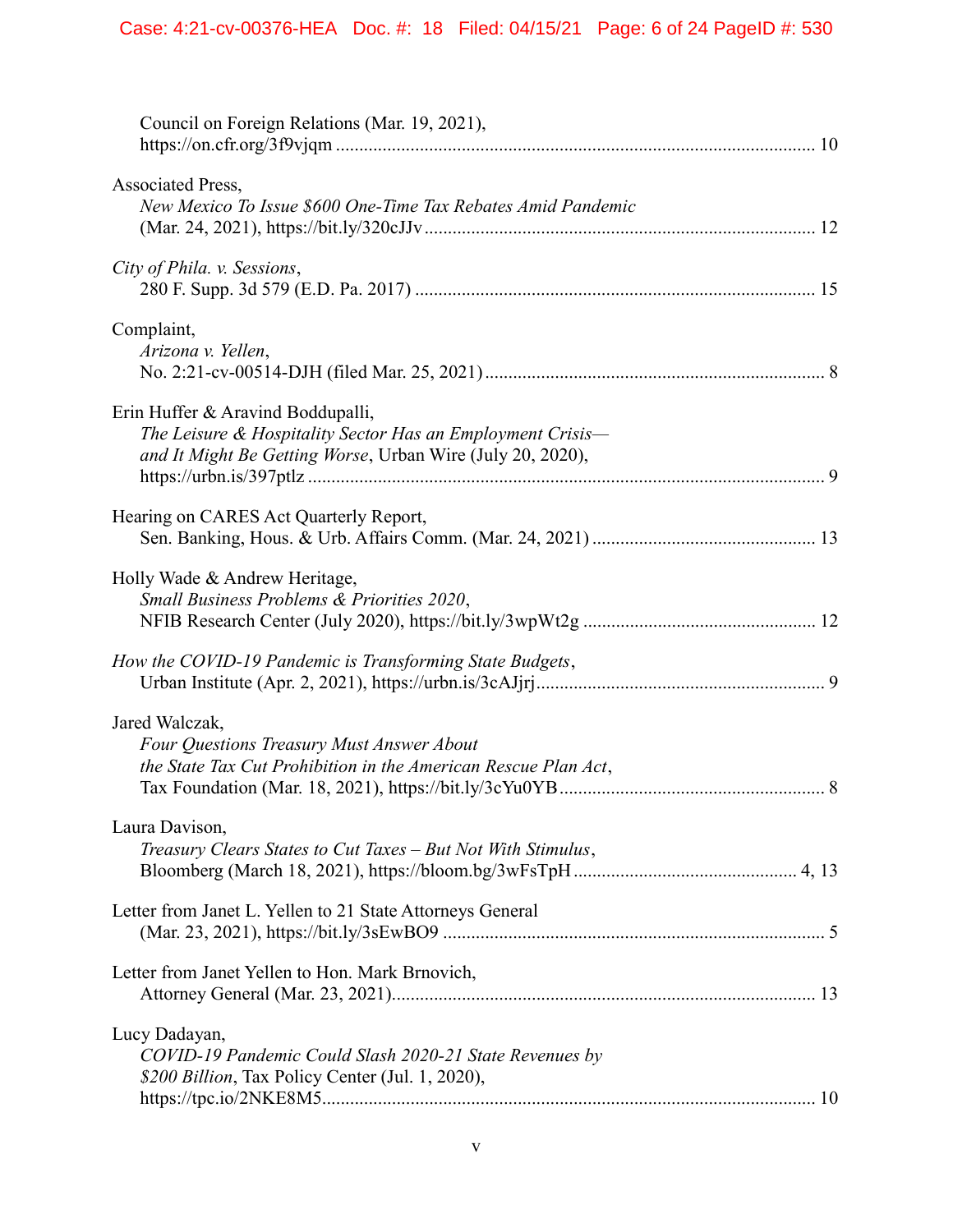| Nat'l Ass'n of State Budget Officers, Budget Processes in the States                                                                                |
|-----------------------------------------------------------------------------------------------------------------------------------------------------|
| Nat'l Restaurant Ass'n,<br>Restaurant Sales Fell to Their Lowest Level Since June                                                                   |
| Nat'l Restaurant Ass'n, Restaurant Employment Fell for<br>the Third Consecutive Month (Feb. 5, 2021),                                               |
| NFIB Research Center,<br>Covid-19 Small Business Survey (16)                                                                                        |
| Office of Gov. Gavin Newsom,<br>Governor Newsom Signs Legislative Package Providing Urgent<br>Relief to Californians Experiencing Pandemic Hardship |
| Office of Governor Larry Hogan,                                                                                                                     |
| Oxford Economic Analysis, State-by-State Job Loss:<br>COVID Continues to Devastate Hotel Industry,                                                  |
| Patrick Gleason,<br>How Senator Joe Manchin's Move To Block Tax Relief<br>in His Own State Costs All U.S. Taxpayers,                                |
| Press Release, President Biden Announces American Rescue Plan,                                                                                      |
| Press Release, Statement on State Fiscal Recovery Funds and Tax                                                                                     |
| <b>State Economic Monitor</b>                                                                                                                       |
| Tennessee Bill Would Exempt Groceries from Sales Tax<br>for May Through October 2021, WBIR (Mar. 18, 2021),                                         |
| Vanessa Romo et al.,<br>Tornadoes Strike Alabama, Georgia Leaving at Least 5 Dead,                                                                  |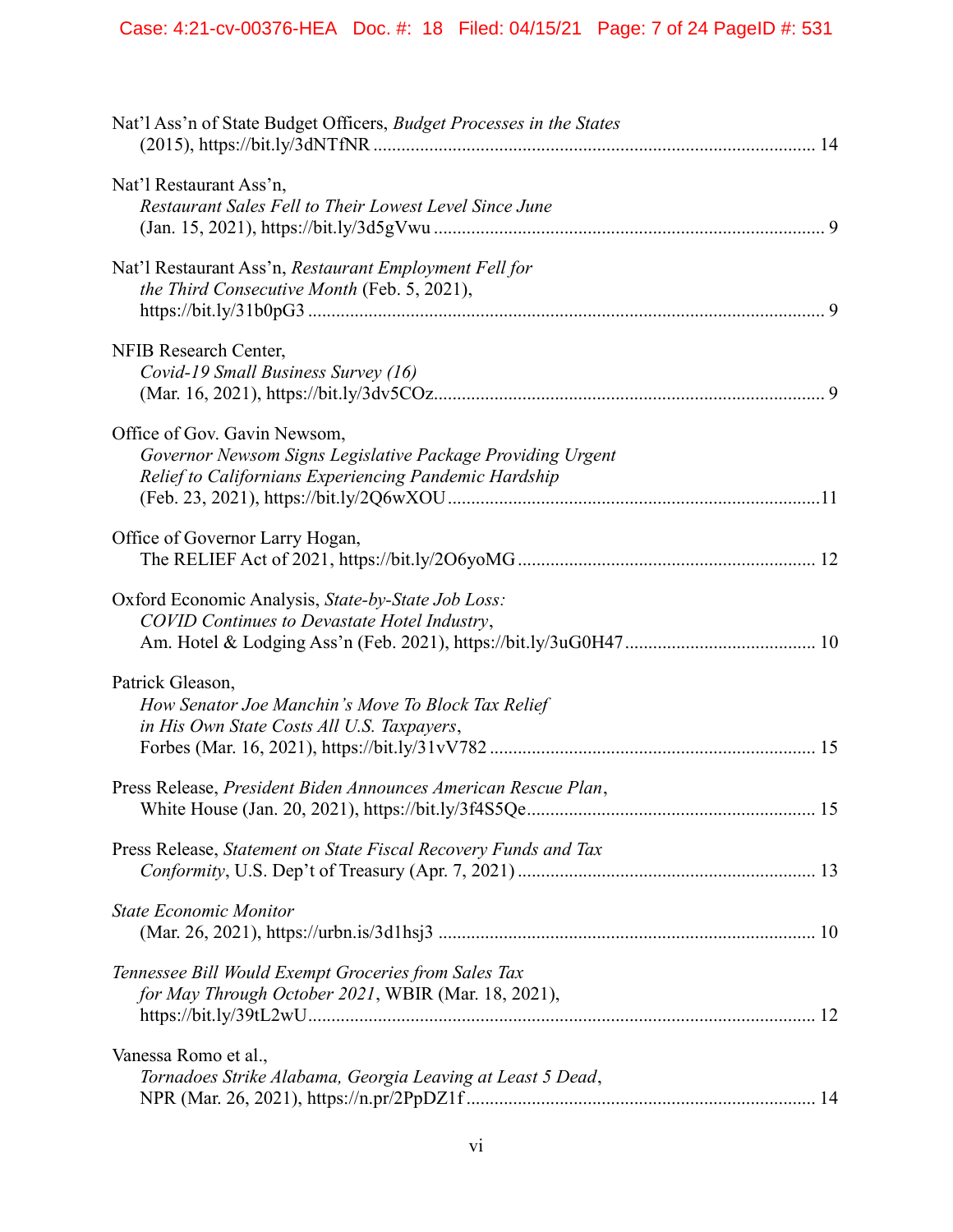### STATEMENT OF INTEREST

Founded in 1912, the Chamber of Commerce of the United States of America (the "Chamber") is the world's largest business federation. It represents approximately 300,000 members and indirectly represents the interests of more than 3 million companies and professional organizations of every size, in every economic sector, and from every region of the country. An important function of the Chamber is to represent the interests of its members by participating as a litigant or amicus curiae in cases involving issues of concern to American businesses, such as this one.

The National Federation of Independent Business ("NFIB") is the Nation's leading small business association. Its membership spans the spectrum of business operations, ranging from sole proprietor enterprises to firms with hundreds of employees. Founded in 1943 as a nonprofit, nonpartisan organization, NFIB's mission is to promote and protect the right of its members to own, operate, and grow their businesses. The NFIB Small Business Legal Center is a nonprofit, public interest law firm established to provide legal resources and be the voice for small businesses in the Nation's courts through representation on issues of public interest affecting small businesses. To fulfill its role as the voice for small business, the Legal Center frequently files amicus briefs in cases that will impact small businesses.

Amici have a strong interest in this case, as the tax mandate poses a grave threat both to structural principles of federalism and separation of powers that have well-served the Nation and to the economic well-being of U.S. businesses. Amici are concerned that the tax mandate will hobble States that seek to ease tax burdens on businesses of all sizes and industries that have been substantially harmed at no fault of their own, but due to closures and other restrictions imposed on them due to the pandemic. The tax mandate will undoubtedly stifle innovation in the States by limiting their options to support economic activity, which are critical to their businesses' economic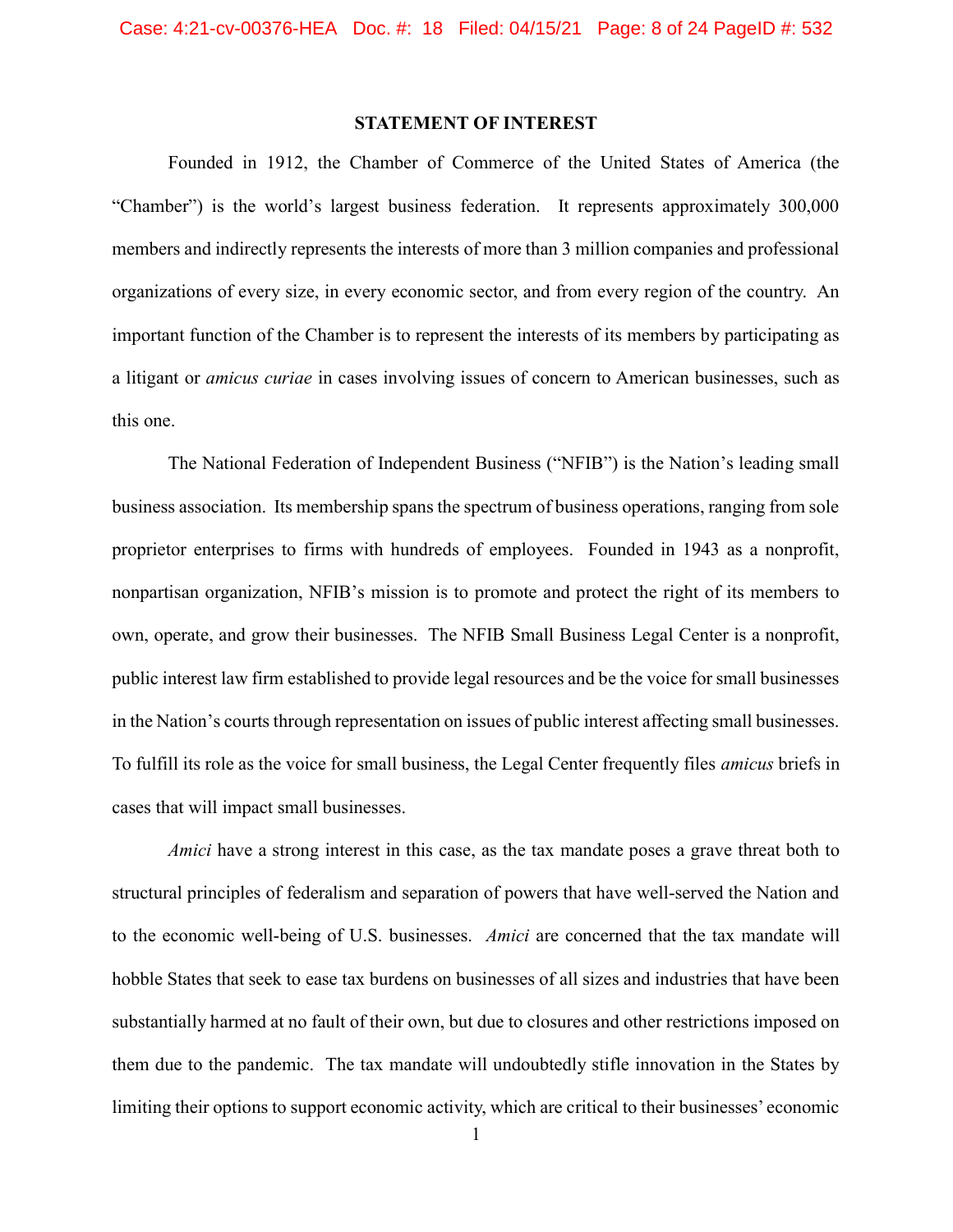recovery and to the well-being of businesses and their employees. For these reasons and others described below, amici respectfully urge this Court to grant Missouri's request for a preliminary injunction. $<sup>1</sup>$ </sup>

### INTRODUCTION AND SUMMARY OF ARGUMENT

The novel tax mandate at the heart of this case is unprecedented and unconstitutional. Never before in the history of the Republic has the federal government conditioned the receipt of federal funds on a State's surrender of its power to control its own tax policies. It is beyond question that Congress cannot dictate state tax policy directly, and such an intrusion into core matters of state sovereignty is ultra vires even as a condition on federal funds. Congress has resisted the temptation to impose such a condition for over two centuries not out of uncharacteristic self-restraint, but because the power to impose such conditions is lacking. But at bare minimum, Congress cannot coerce States into surrendering such a core aspect of sovereignty with an offer they cannot refuse—a massive federal relief package ultimately funded by taxpayers.

In the American Rescue Plan Act of 2021 (ARPA), Congress has made \$195.3 billion in taxpayer dollars—i.e., money collected from the States' citizens—available to States if and only if States agree not to pass any laws or take any administrative actions that decrease their net revenue, whether that decrease comes through tax credits, rebates, reductions in tax rates, or new or expanded deductions. Pub. L. No. 117-2,  $\S 9901(b)(3)(A)$ . For most States, the massive amount of funds available under ARPA—nearly 20% of state government revenues nationwide—eclipses even the massive volume of Medicaid funding held to be coercive under *National Federation of* Independent Business v. Sebelius ("NFIB"), 567 U.S. 519, 581-82, 588 (2012). And the coercion

 $\overline{a}$ 

<sup>1</sup> No counsel for any party authored this brief in whole or in part, and no entity or person, aside from amici curiae, their members, and their counsel, made any monetary contribution toward the preparation or submission of this brief.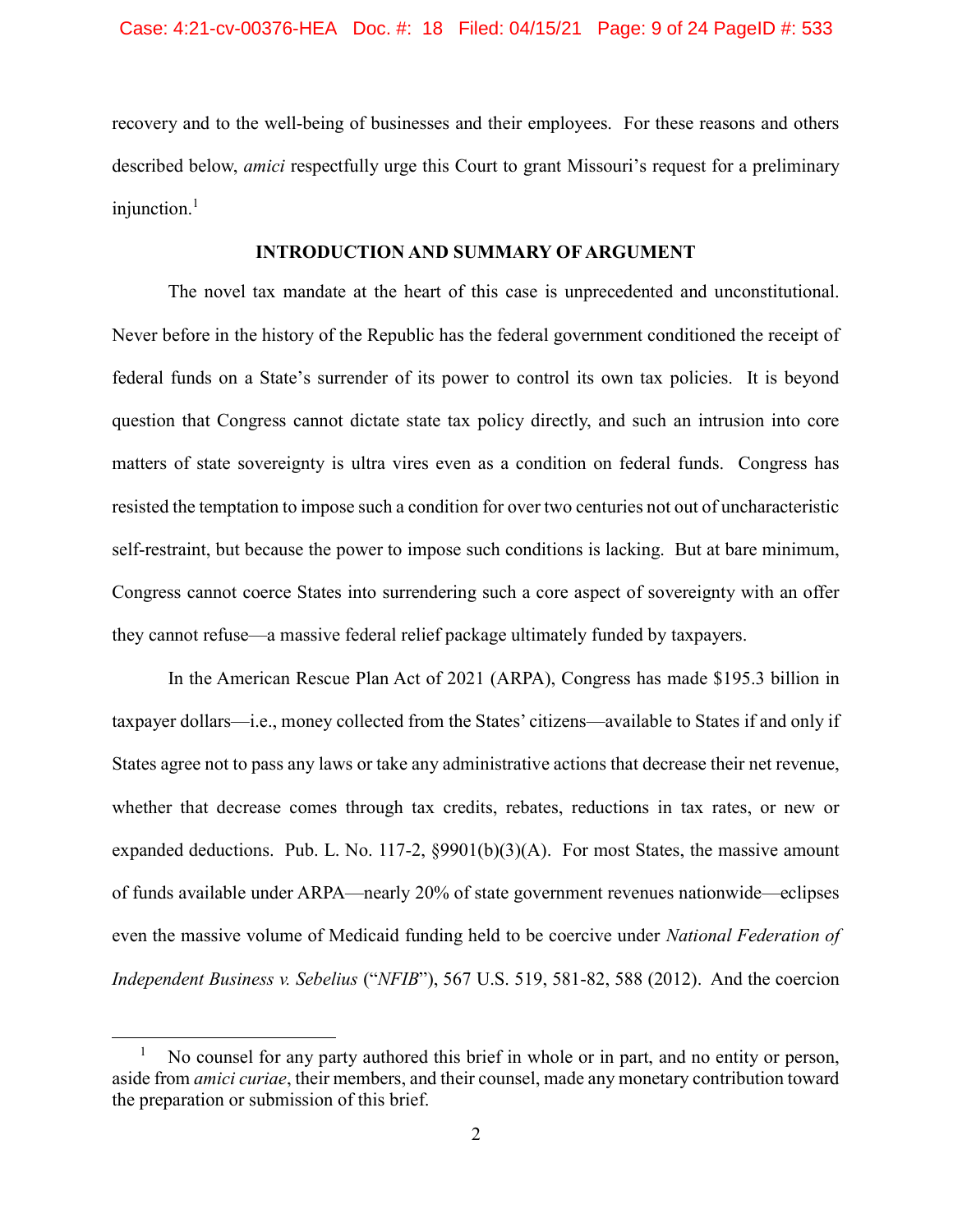is even more acute here given that the entire point of ARPA is to help alleviate the effects of a once-in-a-lifetime global pandemic that has left some States and many of their residents in financial ruin. The notion that a State could refuse such a massive amount of federal relief money raised from its own taxpaying citizenry in these extraordinary times is fanciful. In effect, then, Congress has commandeered the tax power of the States—something that Congress plainly lacks the power to do.

The unprecedented tax mandate is already eroding state sovereignty, and it will continue to do so unless and until this Court enjoins it. While the federal government tries to sort out the precise metes and bounds of its trespass on state sovereignty (a constitutional problem in its own right, see South Dakota v. Dole, 483 U.S. 203, 207 (1987)), state lawmakers are left with little choice but to halt critical public policy measures that implicate their fiscs. Those measures range from tax credits for families, to sales tax exemptions for groceries, to natural disaster relief, and more. With States forced to put these policies on hold out of fear that they will threaten their federal relief, there can be no question that the States and their citizens are suffering irreparable injury right now. Any contrary federal interest is minimal, if not entirely ultra vires. The Court should promptly enjoin this unprecedented and patently unconstitutional prohibition.

#### ARGUMENT

ARPA offers approximately \$195 billion to States in an effort to aid the States' and their residents' financial recovery from the COVID-19 pandemic. Like most spending power legislation, the Act expressly enumerates the purposes to which States may put those funds. States may use the money to: (a) "respond to the public health emergency with respect to [COVID-19] or its negative economic impacts, including assistance to households, small businesses, and nonprofits, or aid to impacted industries such as tourism, travel, and hospitality"; (b) "respond to workers performing essential work" during the pandemic by providing premium pay or grants;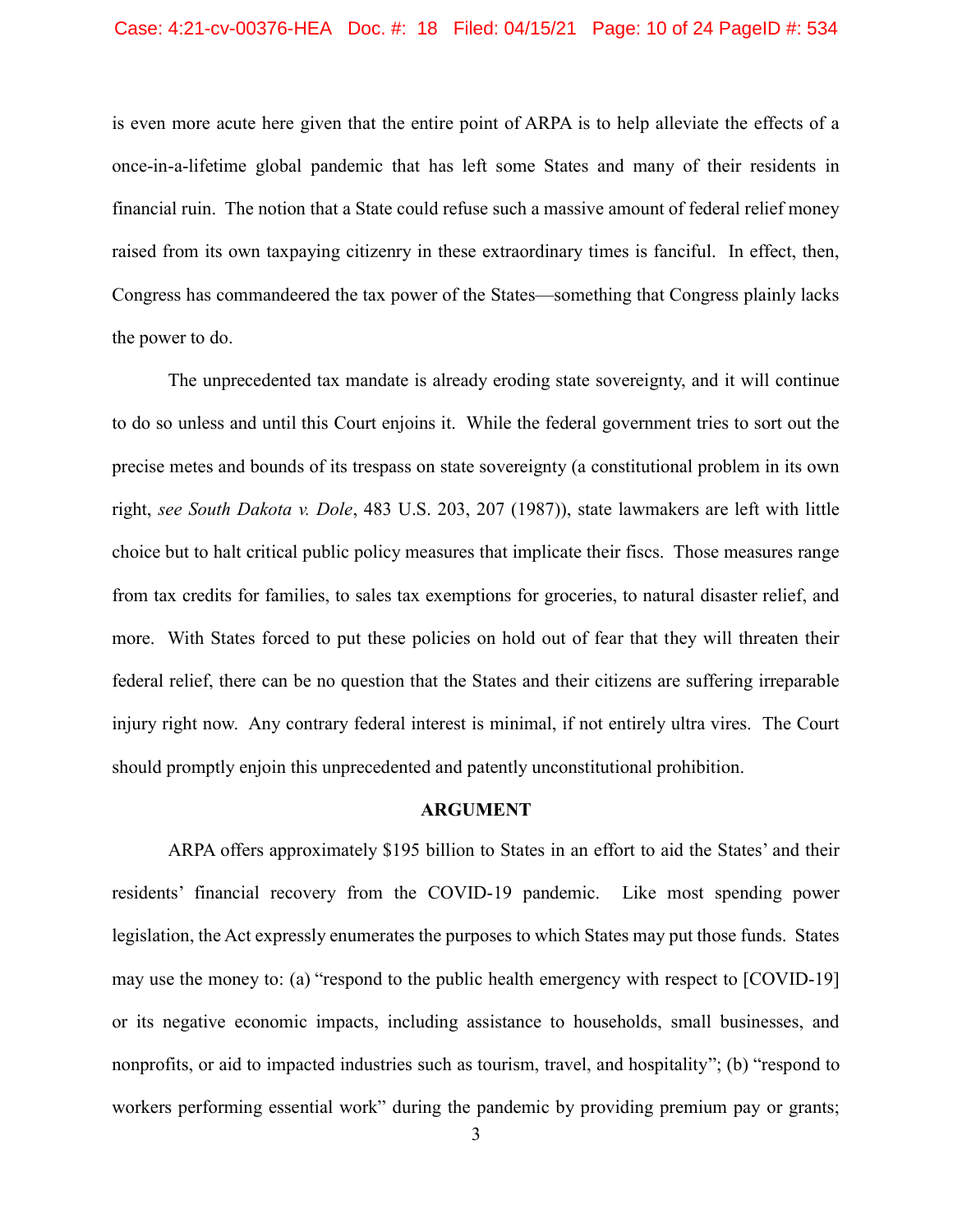#### Case: 4:21-cv-00376-HEA Doc. #: 18 Filed: 04/15/21 Page: 11 of 24 PageID #: 535

(c) provide government services "to the extent of the reduction" in local revenue "due to [COVID-19] relative to revenues collected in the most recent full fiscal year … prior to the emergency"; and (d) "make necessary investments in water, sewer, or broadband infrastructure." Pub. L. No. 117-2,  $§9901(c)(1)(A)-(D)$ .

In addition to those conditions, the Act includes a section titled "further restriction" on the "use of funds." *Id.*  $§9901(c)(2)$  (capitalization altered). One such restriction provides:

A State or territory shall not use the funds provided under this section or transferred pursuant to section  $603(c)(4)$  to either directly or indirectly offset a reduction in the net tax revenue of such State or territory resulting from a change in law, regulation, or administrative interpretation during the covered period that reduces any tax (by providing for a reduction in a rate, a rebate, a deduction, a credit, or otherwise) or delays the imposition of any tax or tax increase.

*Id.*  $\S9901(c)(2)(A)$ . If a State violates that prohibition, it must repay the funds in "an amount equal to the amount of funds used in violation" of the Act. *Id.* §9901(e). The Act also prohibits States from using the funds for "deposit into any pension fund." *Id.*  $\S 9901(c)(2)(B)$ .

By its terms, the tax mandate is breathtakingly broad. By prohibiting the relief funds from even "indirectly" offsetting a decrease in state revenue, the provision appears to reach *any* "law, regulation, or administrative action" that effects a reduction in rate, rebate, deduction, or credit, regardless of whether any federal funds received were used to finance that tax measure. By its terms, it would appear to preclude any state revenue official from adopting any pro-taxpayer interpretation of a disputed provision. The prohibition even goes so far as to forbid a State to delay the imposition of a tax or tax increase, even as a hardship allowance for the crippling financial consequences of the pandemic.

The Treasury Department has indicated that the prohibition may reach only tax cuts that are specifically paid for with relief funds. See Laura Davison, Treasury Clears States to Cut Taxes – But Not With Stimulus, Bloomberg (March 18, 2021), https://bloom.bg/3wFsTpH; Letter from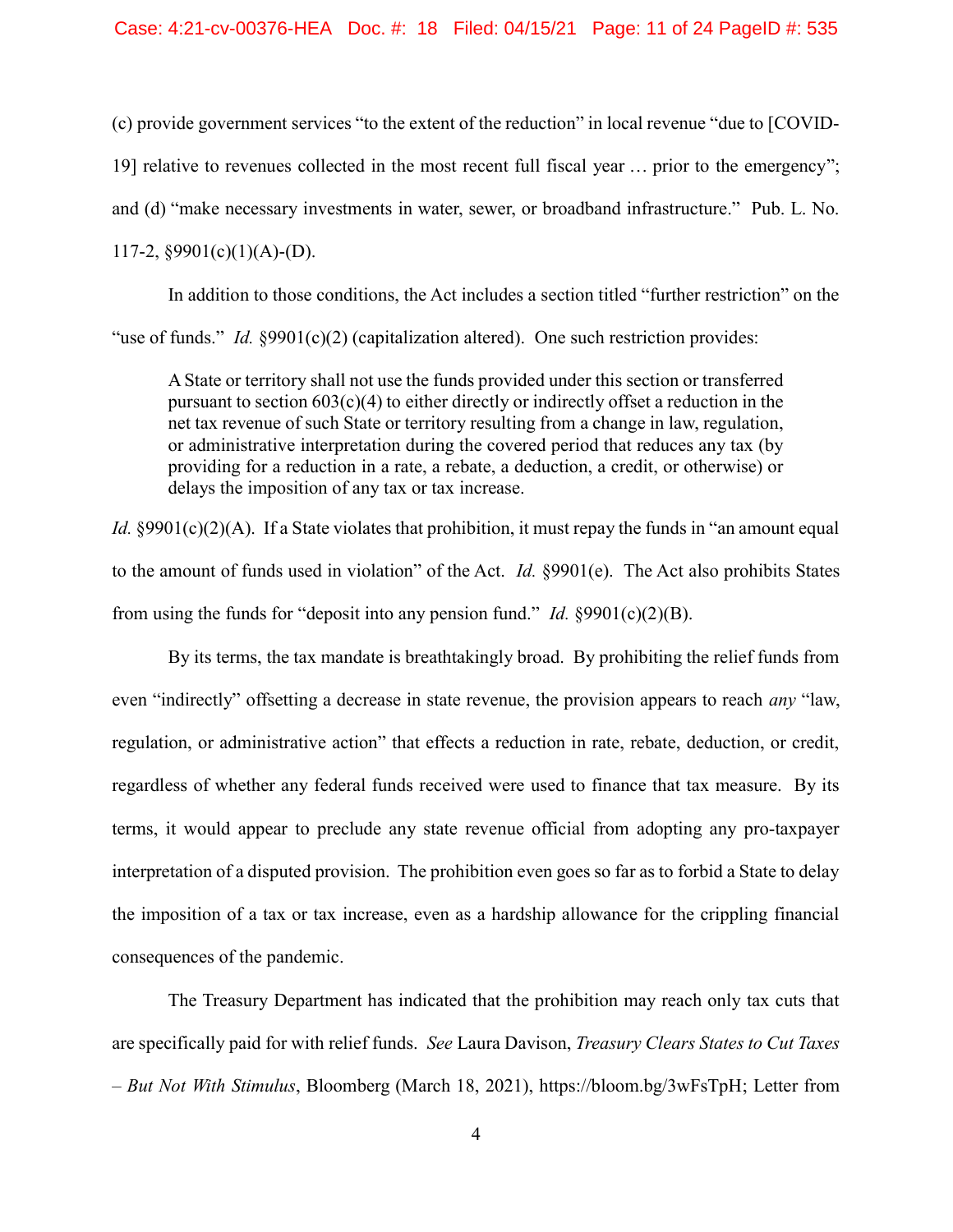Janet L. Yellen to 21 State Attorneys General (Mar. 23, 2021), https://bit.ly/3sEwBO9. But those one-off (and nonbinding) statements are in tension with the plain text (not to mention the fungible nature of money), and they provide cold comfort to state lawmakers, many of whom are in the middle of their time-limited legislative sessions now. Moreover, the only thing worse than an unprecedented intrusion into state sovereignty is confusion over the extent of the federal intrusion. The only proper judicial course, while the executive contemplates the degree of congressionally authorized intrusion, is to enjoin the provision.

## I. The Tax Mandate Is An Unconstitutional Incursion On A Core Attribute Of State Sovereignty And An Impermissibly Coercive Condition On Federal Funds.

The power to tax or not to tax lies at the absolute core of sovereignty. Misguided taxes spurred the revolution that produced our Republic. Our founding document includes multiple specifications of what both federal and state governments can and cannot tax. U.S. Const. Art. I, §8, cl. 1; id. Art. I, §9, cl. 1, 4, 5; id. Art. I, §10, cl. 2; id. Amend. XVI. And our earliest and greatest judicial decisions recognize that "the power to tax involves the power to destroy." M'Culloch v. Maryland, 17 U.S. (4 Wheat.) 316, 431 (1819).

It is no surprise that the Supreme Court has recognized that the power to tax is "central to state sovereignty." Dep't of Revenue v. ACF Indus., Inc., 510 U.S. 332, 345 (1994); see also, e.g., Bode v. Barrett, 344 U.S. 583, 585 (1953). Indeed, the "power to regulate the public revenue" is "necessary" to a State's "very existence," for the "power of self government ... cannot exist distinct from the power of taxation," Providence Bank v. Billings, 29 U.S. (4 Pet.) 514, 546, 548 (1830), which is the principal way in which a State "obtain[s] the means to carry on [its] respective government[]," Dows v. City of Chicago, 78 U.S. (11 Wall.) 108, 110 (1870). Thus, it has been settled law from the earliest days of the Republic that a State "alone" may, "within its own jurisdiction," "judge and determine how, in what manner, and upon what objects that power shall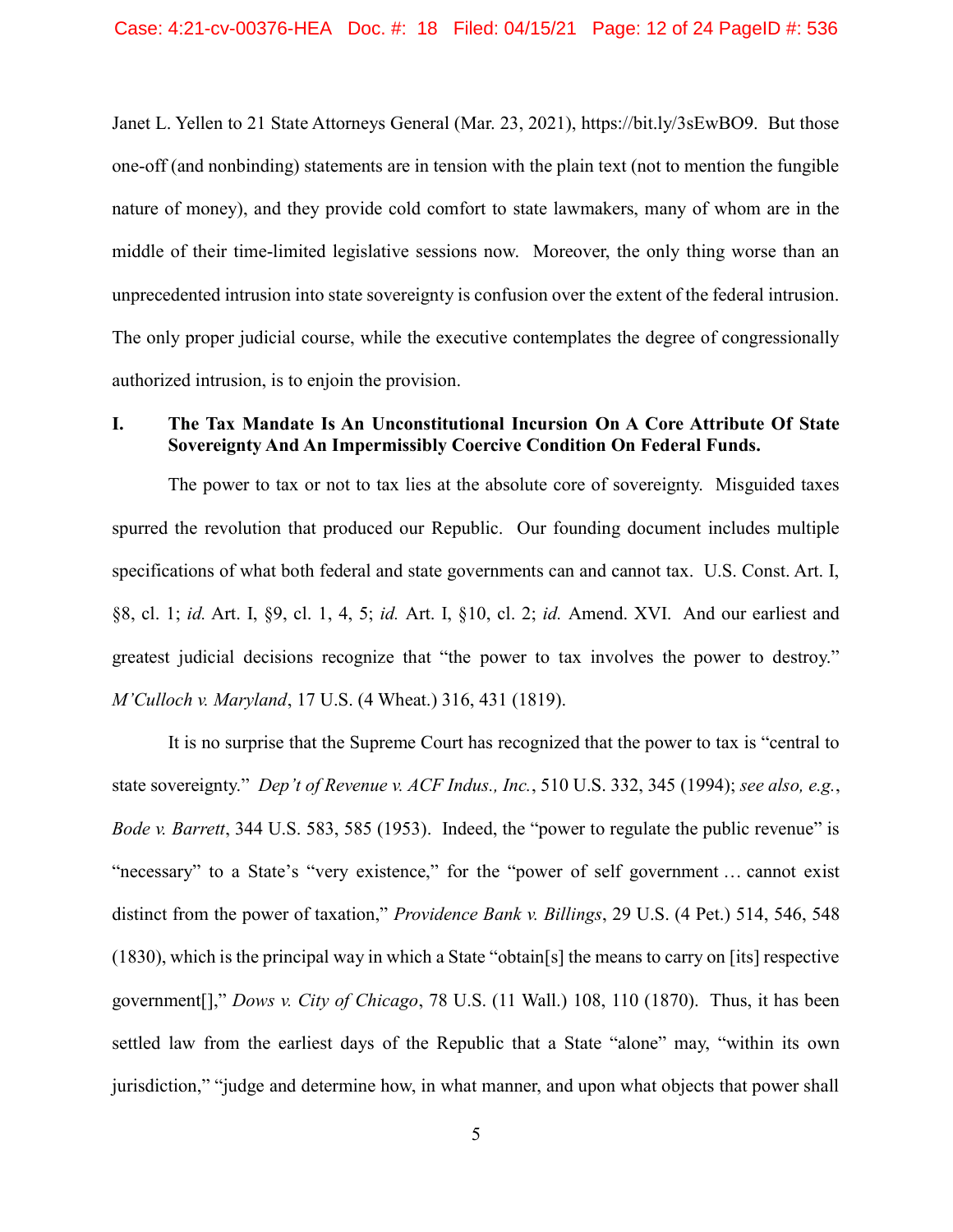be exercised." *Billings*, 29 U.S. at 544. Simply put, it is difficult to conceive of a greater threat to the "integrity, dignity, and residual sovereignty of the States," Bond v. United States, 564 U.S. 211, 221 (2011), than the loss of their sovereign right to decide whether and how much to tax their citizens.

If anything, that core attribute of state sovereignty has taken on even greater importance in the wake of the Sixteenth Amendment, which empowers the federal government to tax the income of the States' citizenry. See U.S. Const. Amend. XVI. Taxing citizens is a zero-sum game. No matter how many sovereigns tax them, citizens cannot be taxed more than 100%, and they begin avoiding taxable activity at far lower rates. That makes the States' power to set their own tax policy in the shadow of the Sixteenth Amendment critical not only to their ability to sustain their own governments, but also to serve as a check on the federal government's own taxing power. States may not be able to stop the federal government from taxing the income their citizens produce. But at least States can try to alleviate the burden on their citizens by reducing their own reliance on tax revenues, especially when the federal government uses the tax revenues it collects from their citizenry to insert itself into functions traditionally left to the States (or even more perversely, redistributes federal tax revenues to States to spend on matters of traditional state concern). The States' ability to play this safety-valve role is critical to preserving the framers' vision that a system of dual-sovereignty would enhance, rather than threaten, individual liberty. See Bond, 564 U.S. at 221.

Those bedrock tenets of federalism should suffice to resolve this case. Some matters are simply too close to the core of state sovereignty for the federal government to dictate their terms, even if the terms are framed as conditions. See, e.g., Coyle v. Smith, 221 U.S. 559, 577 (1911) (holding unconstitutional effort to prevent Oklahoma from relocating its capitol as a condition of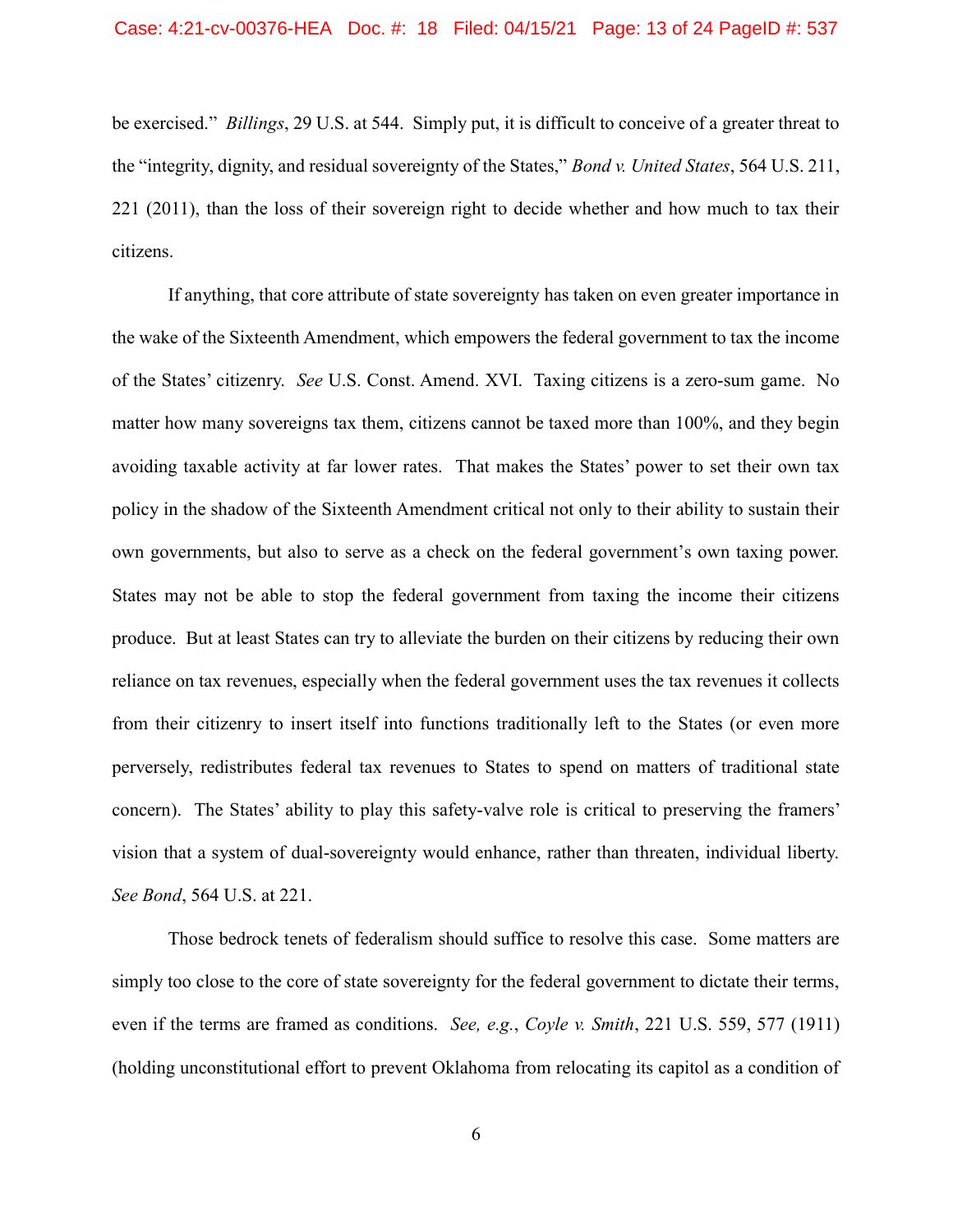#### Case: 4:21-cv-00376-HEA Doc. #: 18 Filed: 04/15/21 Page: 14 of 24 PageID #: 538

its admission to the Union). Just as it is not for the federal government to decide where a State should locate its capitol, it is not for the federal government to decide whether a State should lower or raise taxes. That Congress has purported to do so here as a condition on the receipt of federal funds (or, more aptly, federal tax revenues collected from the States' own citizens) makes no difference. As *Coyle* recognizes, some conditions reach so deeply into the core of state sovereignty that they are simply ultra vires even as conditions on funds.

That is clearly true of this unprecedented effort to dictate state tax policy. If the power to tax is indeed the power to destroy, then the federal government has no more business dictating what state governments may and may not tax than States have in taxing federal instrumentalities. If Congress determined that state income taxes were an impediment to federal-income-tax collection, it could not force States out of the income-tax enterprise either directly or indirectly as a condition of a tranche of federal funds. Indeed, where the Constitution puts certain revenue sources off-limits to States, it does so directly, as with Article I, Section 10's express prohibition on state taxes on imports and exports without Congress' consent. The idea that Congress itself could add another clause to Article I, Section 10, either directly or as a condition of federal funding, should be a non-starter. That likely explains why Congress has never before taken that extraordinary step of trying to dictate the States' taxing policy—itself a sure sign that Congress lacks the power to do so. *Cf. Plaut v. Spendthrift Farm, Inc.*, 514 U.S. 211, 230 (1995) (Congress' "prolonged reticence would be amazing if such interference were not understood to be constitutionally proscribed"); Free Enter. Fund v. PCAOB, 561 U.S. 477, 505 (2010) ("Perhaps the most telling indication of the severe constitutional problem … is the lack of historical precedent ....").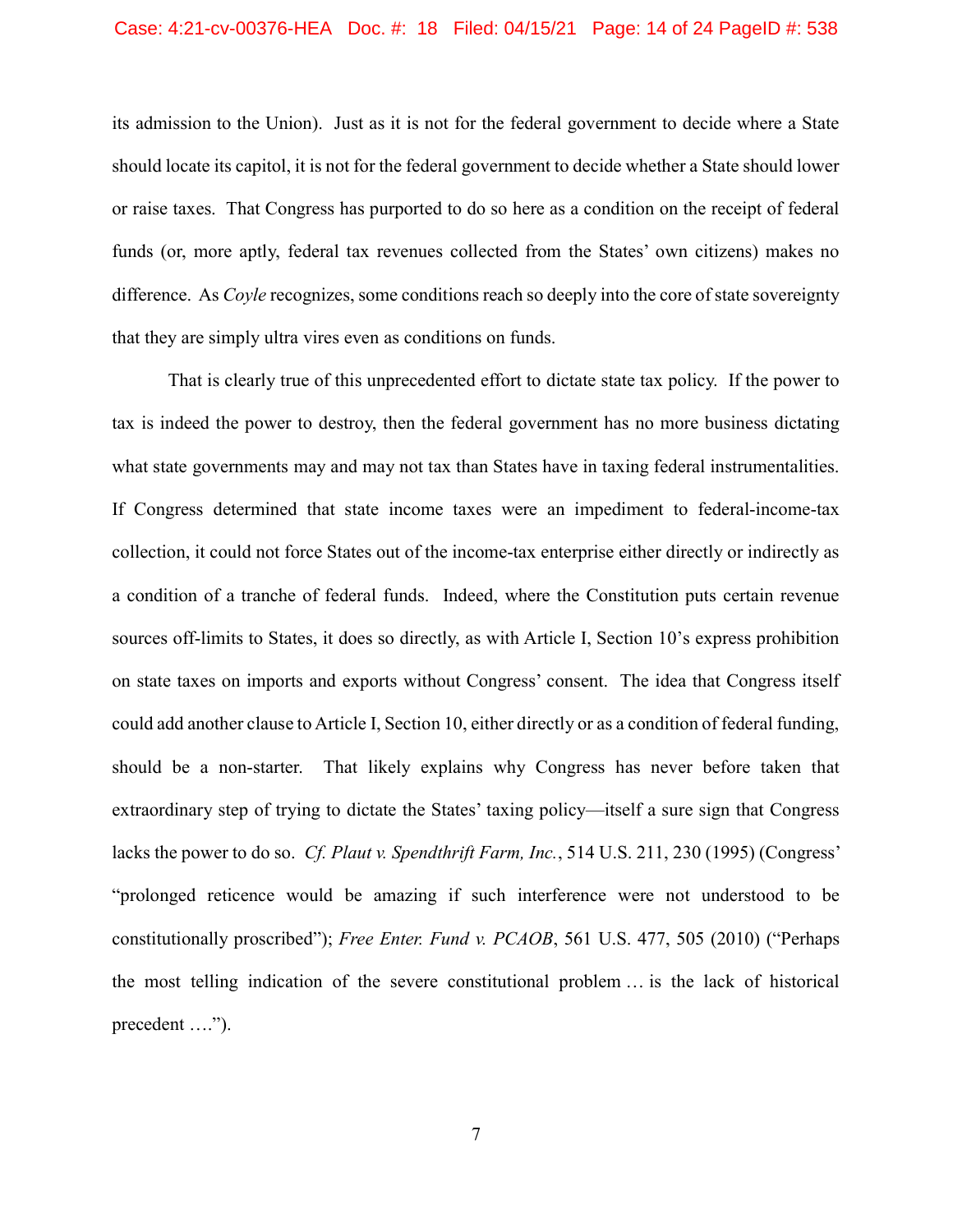In fact, ARPA's tax mandate is unconstitutional twice over, for it suffers from the additional infirmity that it is impermissibly coercive. As the Supreme Court reaffirmed in NFIB, when Congress offers federal funds to States on the condition that they enact or refrain from enacting certain policies, the condition is permissible only if the offer is voluntary not just in theory, but in fact. See 567 U.S. at 577. That limitation is critical because, "[n]o matter how powerful the federal interest involved, the Constitution simply does not give Congress the authority to require the States to regulate." New York v. United States, 505 U.S. 144, 181-82 (1992). By effectively circumventing that rule, efforts to use the power of the federal purse to coerce States to do Congress' bidding "undermine the status of the States as independent sovereigns in our federal system." NFIB, 567 U.S. at 577. It is thus incumbent on courts to carefully "scrutinize" spending legislation to ensure that Congress is "not using financial inducements to exert a 'power akin to undue influence" on the States. Id. (quoting Steward Mach. Co. v. Davis, 301 U.S. 548, 590 (1937)). Federal "pressure turns into compulsion" when States no longer have a "legitimate choice whether to accept the federal conditions in exchange for federal funds." *Id.* at 577, 643.

There can be no serious question that ARPA is coercive. In *NFIB*, the threatened "loss of over 10 percent of a State's overall budget" was "surely beyond" the constitutional line. Id. at 582, 585. Here, the \$195.3 billion available to States and the District of Columbia eclipses that by any measure. It is equivalent to a whopping 20% of the annual state tax collections of state governments. Jared Walczak, Four Questions Treasury Must Answer About the State Tax Cut Prohibition in the American Rescue Plan Act, Tax Foundation (Mar. 18, 2021), https://bit.ly/3cYu0YB. For some States, the impact is even greater. The money available to Arizona, for instance, is equivalent to about 40% of its general fund budget. See Complaint ¶11, Arizona v. Yellen, No. 2:21-cv-00514-DJH (filed Mar. 25, 2021). And in Mississippi, it is nearly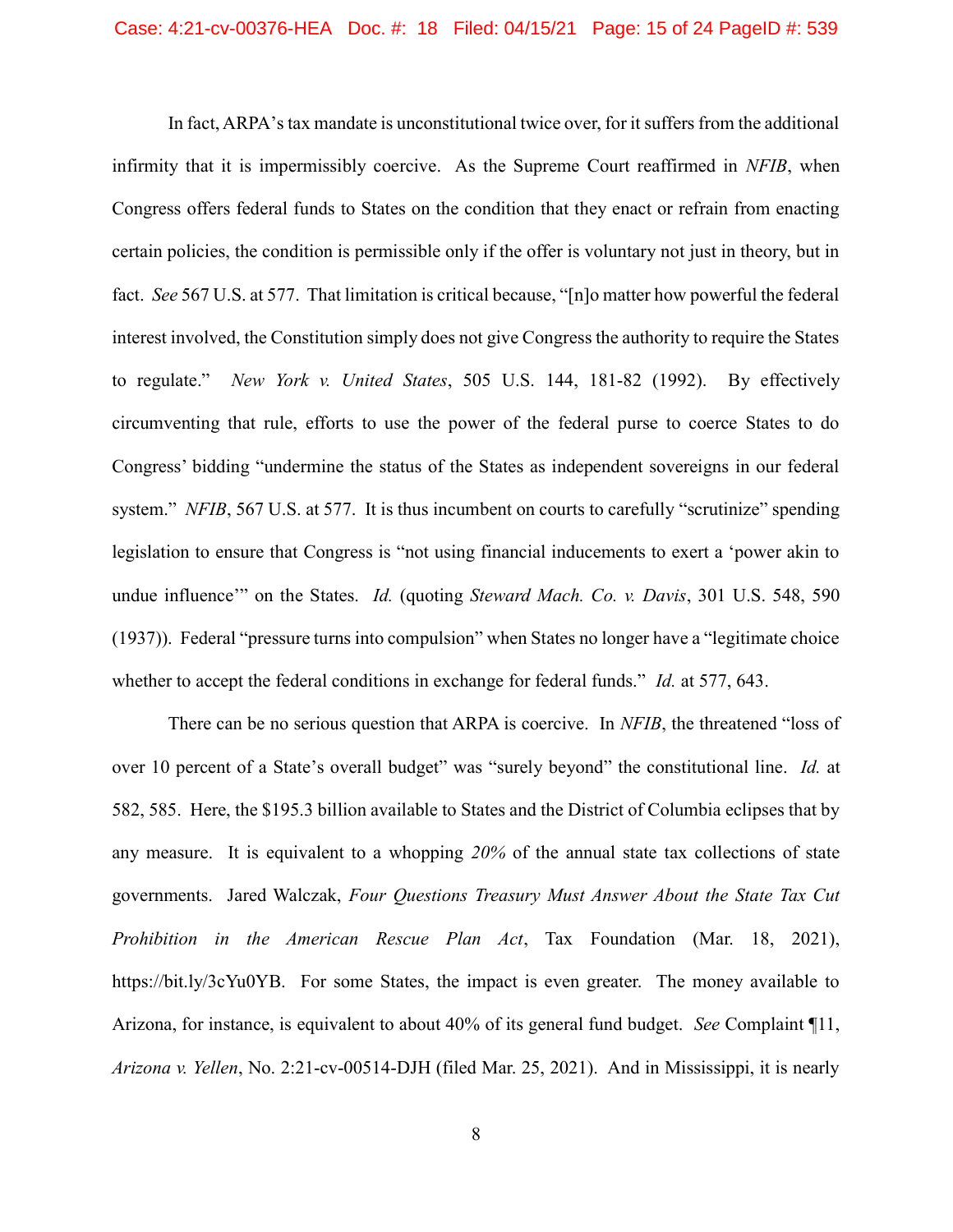30% of its 2021 budget. How the COVID-19 Pandemic is Transforming State Budgets, Urban Institute (Apr. 2, 2021), https://urbn.is/3cAJjrj. As in NFIB, the sheer amount of money at issue "leaves the States with no real option but to acquiesce." 567 U.S. at 582.

And numbers alone do not tell the whole story. Over the past year, the COVID-19 pandemic has forced the whole world to endure extreme economic hardship. Entire industries shut down for months on end, while others operated with reduced hours and customer capacities, all under the pressure of supply chain constraints. Thousands of Americans lost their jobs, had to forgo higher education, and have been crushed by medical bills related to COVID-19 treatments.

Amici have witnessed firsthand the economic devastation of the pandemic. Small businesses, in particular, have faced unprecedented economic hardship. In surveys of small business owners, nearly a quarter of participants reported that their current sales volume is 50% or less of its pre-pandemic level. NFIB Research Center, Covid-19 Small Business Survey (16) at 9 (Mar. 16, 2021), https://bit.ly/3dv5COz. And nearly half had employees take pandemic-related sick leave or family leave. See id. at 8. The hospitality industry was also ravaged, as foodservice sales were down \$240 billion from expected levels in 2020. See Nat'l Restaurant Ass'n, Restaurant Sales Fell to Their Lowest Level Since June (Jan. 15, 2021), https://bit.ly/3d5gVwu; see also Alex Sherman, Five Charts That Show How COVID-19 Stopped the U.S. Economy In Its Tracks, CNBC (Mar. 11, 2021), https://cnb.cx/3cZ97O0. Nearly a third of all restaurant and hospitality workers lost their jobs in the first few months of the pandemic, Erin Huffer & Aravind Boddupalli, The Leisure & Hospitality Sector Has an Employment Crisis—and It Might Be Getting Worse, Urban Wire (July 20, 2020), https://urbn.is/397ptlz, and many have yet to return, see Nat'l Restaurant Ass'n, Restaurant Employment Fell for the Third Consecutive Month (Feb. 5, 2021), https://bit.ly/31b0pG3 (nearly 450,000 restaurant jobs recently lost); Oxford Economic Analysis,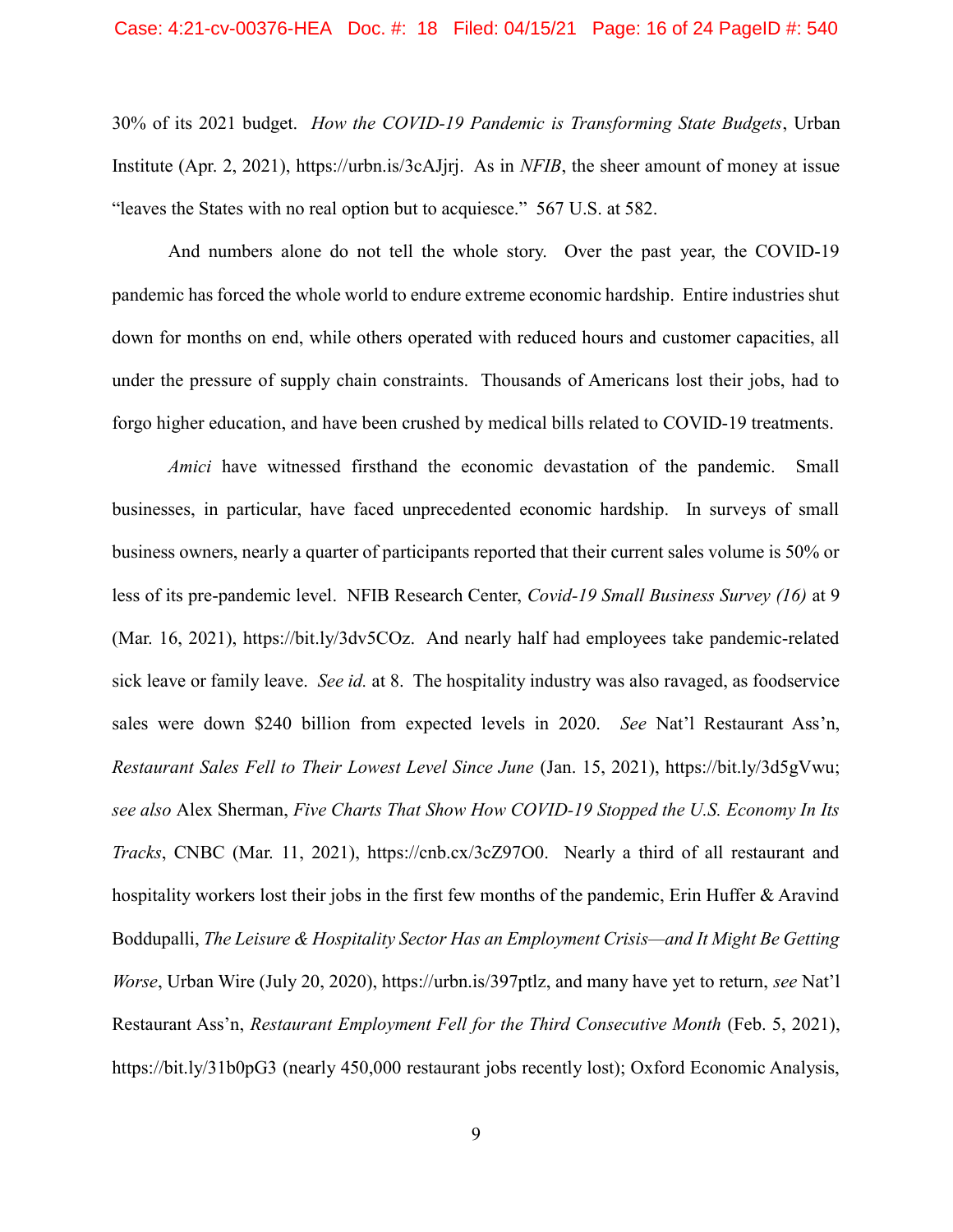State-by-State Job Loss: COVID Continues to Devastate Hotel Industry, Am. Hotel & Lodging Ass'n (Feb. 2021), https://bit.ly/3uG0H47 (hospitality industry unemployment rate 300% higher than rest of economy). And more than 100,000 businesses of all stripes have permanently shuttered their doors. Anne Sraders & Lance Lambert, COVID Business: Nearly 100,000 Establishments That Temporarily Shut Down Are Now Out of Business, Fortune (Sept. 28, 2020), https://bit.ly/3t6dpci.

These economic hardships not only impact States' residents, but have a direct impact on States' budgets, many of which face dwindling tax revenues alongside rising healthcare costs and record unemployment claims. See Anshu Siripurapu & Jonathan Masters, How COVID-19 Is Harming State and City Budgets, Council on Foreign Relations (Mar. 19, 2021), https://on.cfr.org/3f9vjqm. In Ohio, for instance, private employment over the past year is down 5.4%, or 260,660 jobs. State Economic Monitor (Mar. 26, 2021), https://urbn.is/3d1hsj3. Indeed, the pandemic is projected to slash state revenues by \$200 billion—nearly the exact same amount of money available under the Act. See Lucy Dadayan, COVID-19 Pandemic Could Slash 2020- 21 State Revenues by \$200 Billion, Tax Policy Center (Jul. 1, 2020), https://tpc.io/2NKE8M5. Even in ordinary times, to refuse such a massive influx of tax dollars would be unthinkable; in these extraordinary times, to do so would border on unconscionable. The tax mandate thus should be seen—and rejected—as exactly what it is: an unconstitutional effort to strip States of their core sovereign right to determine their own tax policy.

#### II. Left Standing, The Tax Mandate Will Have Dire Consequences.

Not only is the tax mandate unconstitutional; it threatens immediate and drastic consequences that readily justify the immediate relief of a preliminary injunction. The mandate's ostensible ban on any tax measure that reduces a State's net revenues puts at risk countless critical policies that state lawmakers are seeking to effectuate through their tax codes right now. The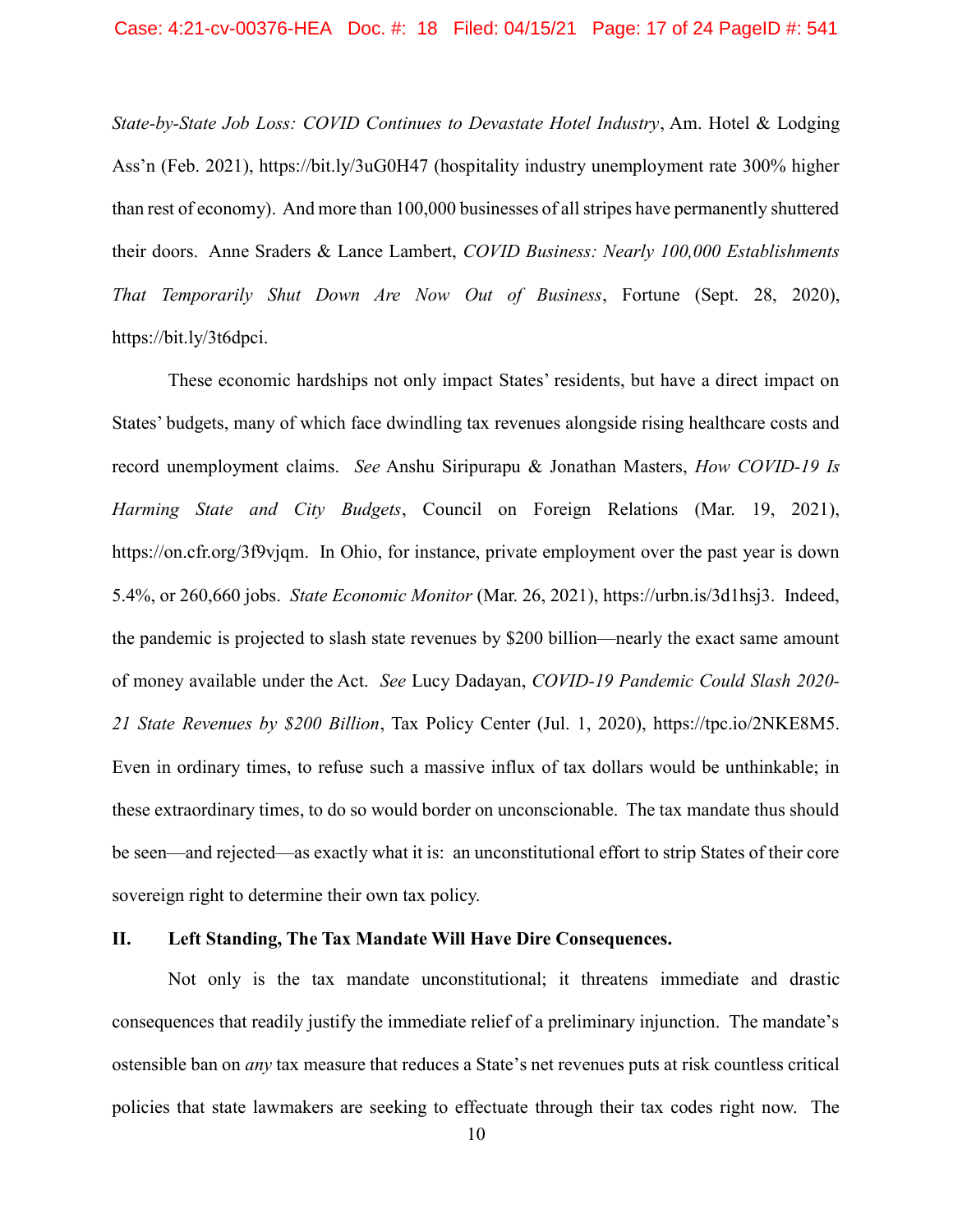Supreme Court has long recognized that any "delay" in a State's ability to enforce its tax policies "may derange the operations of government," causing "serious detriment to the public." Dows, 78 U.S. at 110. That is as true today as it was 150 years ago. Indeed, if anything, the threat is even more pronounced at this critical juncture in our Nation's history because many of the policies States are pursuing are designed to reduce the financial strain of the pandemic within their respective borders.

Many tax measures in the States would directly reduce the tax burden on businesses, and in particular small businesses and industries that have suffered substantial harm as the result of government-mandated closures and other restrictions. Many of these businesses and their employees are struggling to make ends meet. The ability to reduce their tax burdens is a critical tool in the States' efforts to keep these businesses afloat and restore economic vitality within their borders. For example, New Mexico recently established a gross receipts tax deduction for food and beverage establishments, which were hit particularly hard by pandemic-related closures and restrictions. S.B. 1, 55th Leg., 1st Sess. (N.M. 2021). Maryland recently passed its own sweeping COVID-19 relief bill that, among other things, supports small businesses with a sales tax credit of up to \$3,000 per month—a nearly \$200 million commitment. S.B. 496, 442d Gen. Assemb., Reg. Sess. (Md. 2021). And California's relief bill includes \$2.1 billion for grants to small businesses impacted by the pandemic, as well as fee waivers for the nearly 60,000 restaurants and bars licensed through the State. See Office of Gov. Gavin Newsom, Governor Newsom Signs Legislative Package Providing Urgent Relief to Californians Experiencing Pandemic Hardship (Feb. 23, 2021), https://bit.ly/2Q6wXOU.

The list goes on. Kansas is considering reimbursing the property tax owed by businesses impacted by closure orders. S.B. 149, 2021 Gen. Assemb., Reg. Sess. (Kan. 2021). That measure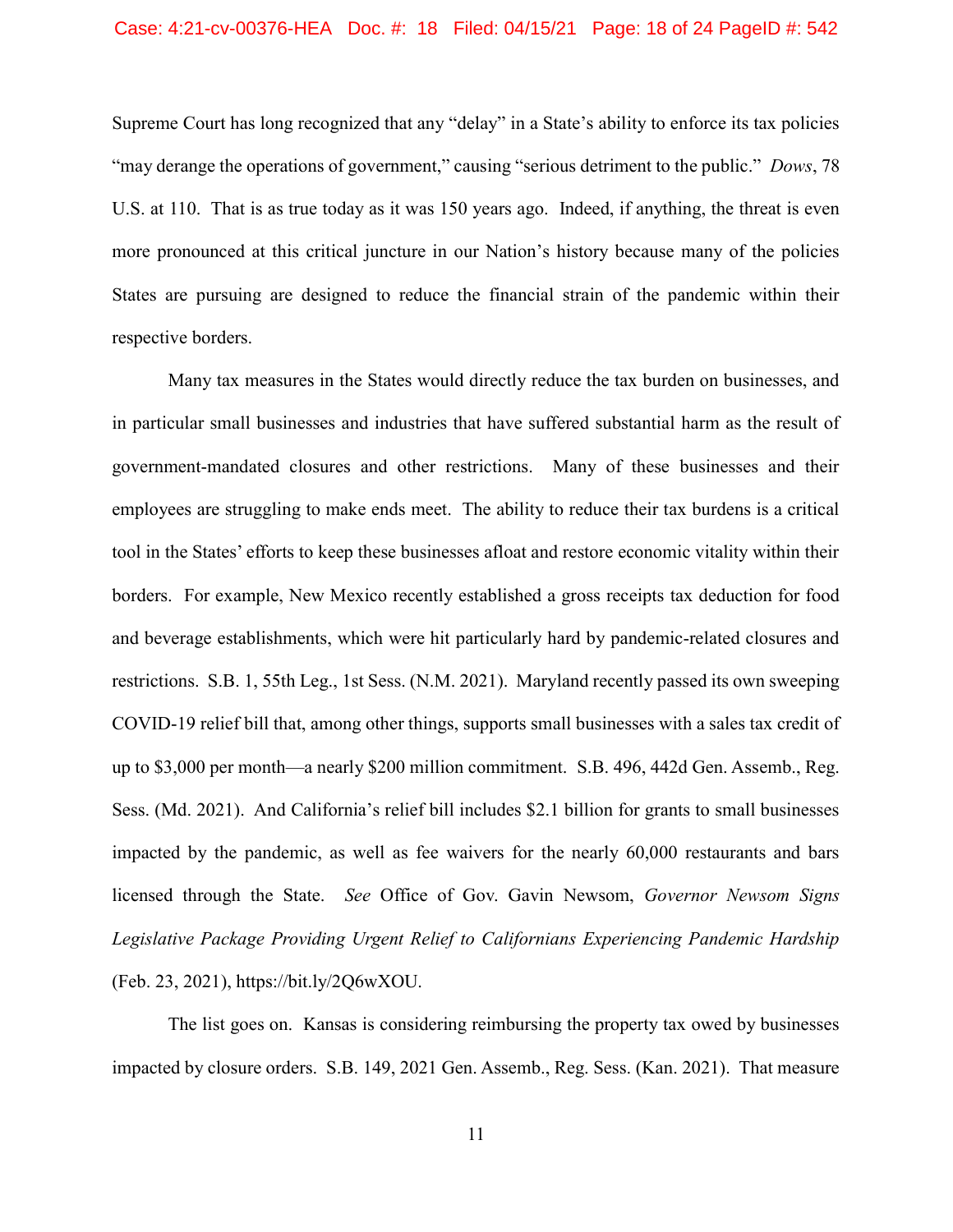#### Case: 4:21-cv-00376-HEA Doc. #: 18 Filed: 04/15/21 Page: 19 of 24 PageID #: 543

will save myriad businesses whose property tax obligations might otherwise drive them out of business. See Holly Wade & Andrew Heritage, Small Business Problems & Priorities 2020 at Table 1, NFIB Research Center (July 2020), https://bit.ly/3wpWt2g (property taxes and state business income taxes listed as top concerns). The New Hampshire legislature is considering raising the gross income threshold for filing business profits tax returns. S.B. 101, 2021 Gen. Ct., Reg. Sess. (N.H. 2021). Missouri is considering tax credits for businesses that were shut down by local government orders over the past year. H.B. 1406, 101st Gen. Assemb., Reg. Sess. (Mo. 2021). And Texas is considering excluding loans forgiven under the federal Paycheck Protection Program for purposes of state franchise taxes. S.B. 372, 87th Leg., Reg. Sess. (Tex. 2021).

The States' efforts also reach far beyond the business community. Tennessee is considering exempting groceries from sales tax from May to October 2021, to ease families' grocery bills as the pandemic moves well past the one-year mark. H.B. 1071, 112th Gen. Assemb., Reg. Sess. (Tenn. 2021). The bill is projected to save a family of four around \$100 a month, but will reduce the State's revenues by more than \$20 million. See Tennessee Bill Would Exempt Groceries from Sales Tax for May Through October 2021, WBIR (Mar. 18, 2021), https://bit.ly/39tL2wU. New Mexico recently passed a \$600 income tax rebate to families and individuals who receive the state's Working Families tax credit. S.B. 1, 55th Leg., 1st Sess. (N.M. 2021). The legislature authorized the rebates earlier this year, and the measure has already cost the State \$66 million. Associated Press, New Mexico To Issue \$600 One-Time Tax Rebates Amid Pandemic (Mar. 24, 2021), https://bit.ly/320cJJv. And Maryland's relief law provides direct stimulus payments to lowincome residents—a total of \$178 million in relief to 400,000 Marylanders. See Office of Gov. Larry Hogan, The RELIEF Act of 2021, https://bit.ly/2O6yoMG.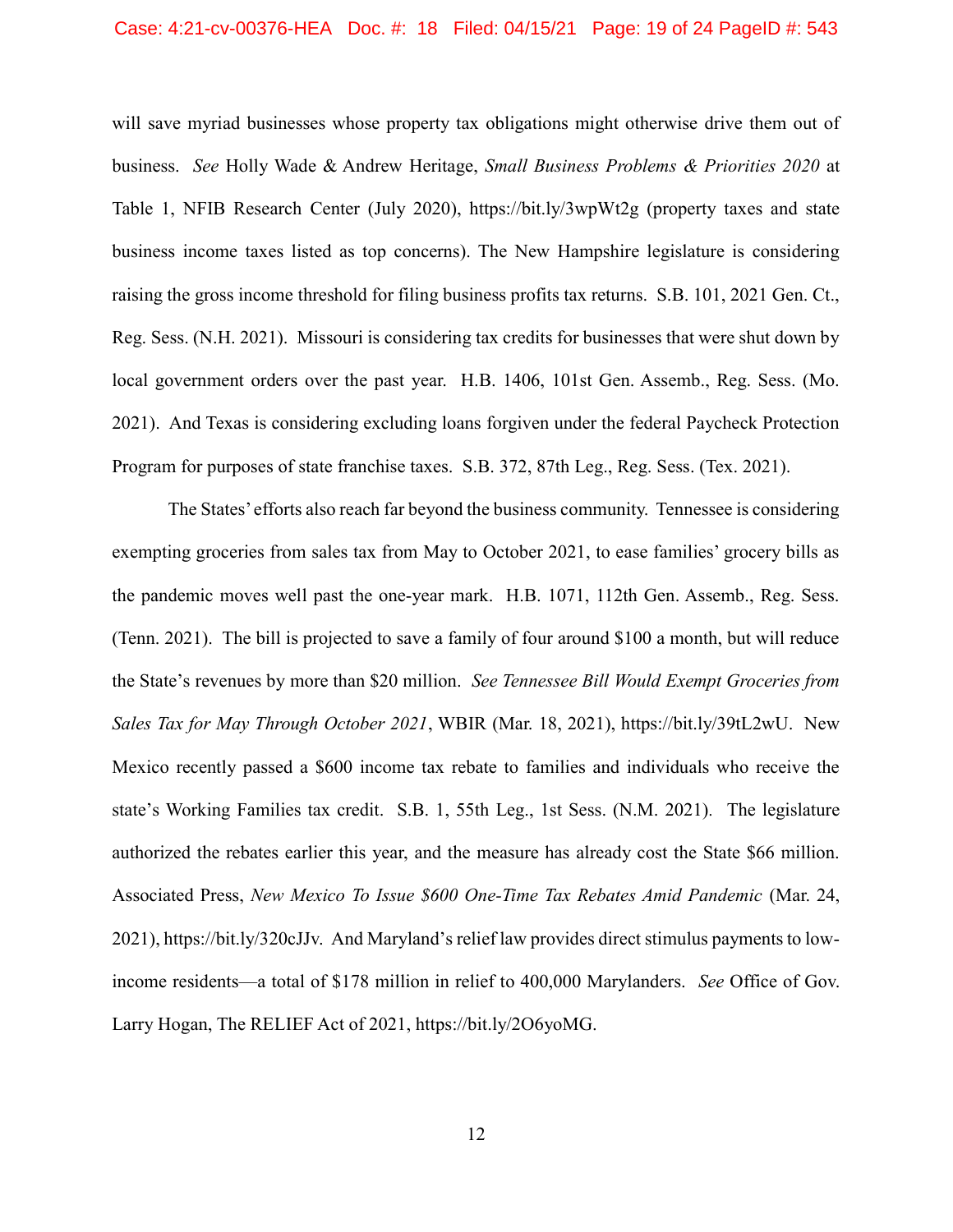In addition, many States are considering tax measures that have nothing to do with COVID-19 relief, but that are manifestly in the public interest. For instance, Georgia recently extended tax credits for families who adopt a child out of foster care, to become effective on July 1, 2021. See H.B. 114, 156th Gen. Assemb., Reg. Sess. (Ga. 2021). Missouri is considering the same. See H.B. 429, 101st Gen. Assemb., 1st Reg. Sess. (Mo. 2021). Alabama is considering tax deductions that would enable citizens to purchase storm shelters to protect their families from tornadoes. See H.B. 227, 2021 Leg., Reg. Sess. (Ala. 2021). Montana is considering increasing its current education tax credit for families. See H.B. 279, 67th Leg., Reg. Sess. (Mont. 2021). And West Virginia is considering extending its tax credit for charitable organizations that invest in local communities. S.B. 446, 85th Gen. Assemb., Reg. Sess. (W. Va. 2021). Given its most natural construction, the tax mandate would implicate all of these measures.

To be sure, the Treasury Department has tried to assure States that the mandate need not be read so broadly, claiming that States remain "free to make policy decisions to cut taxes" so long as they do not "use the pandemic relief funds to pay for those tax cuts." Davison, supra p.6 (quoting Treasury spokesperson); Letter from Janet L. Yellen to Hon. Mark Brnovich, Attorney General (Mar. 23, 2021); see also Press Release, Statement on State Fiscal Recovery Funds and Tax Conformity, U.S. Dep't of Treasury (Apr. 7, 2021). But when pressed on what that actually means in a world where money is fungible and tax cuts are not "paid for," the way a new highway might be, the Treasury Secretary admitted that the issue is "thorny." Hearing on CARES Act Quarterly Report, Sen. Banking, Hous. & Urb. Affairs Comm. (Mar. 24, 2021) (testimony of Sec'y Yellen). Given the Act's bar on using the relief funds even to "indirectly" effect a revenue decrease and the "fungibility of money," the Secretary conceded that it is "hard … to answer" exactly how much ARPA may "hamstr[i]ng" the States. *Id.* (exchange between Sec'y Yellen and Sen. Crapo).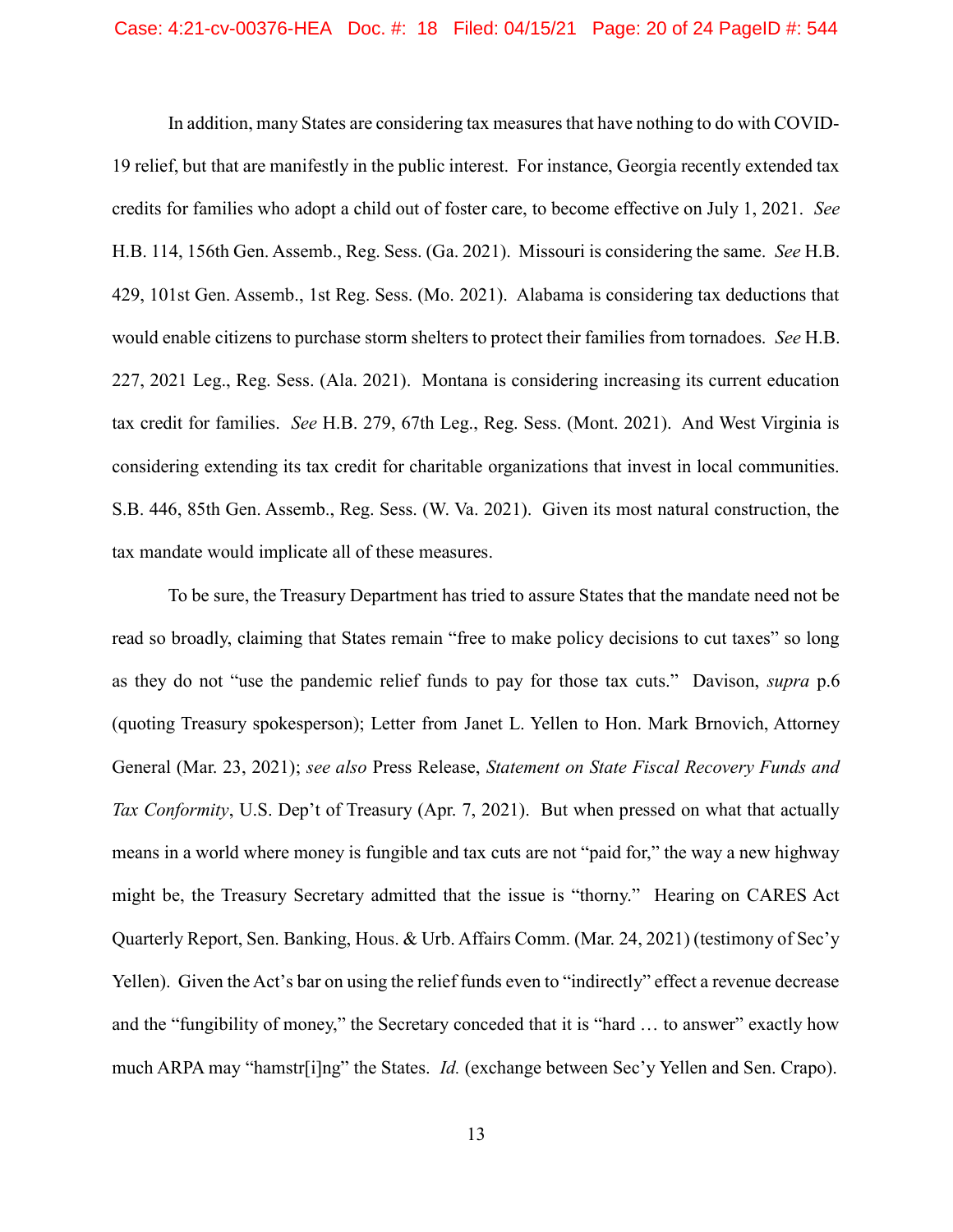That alone is a fatal problem, as Congress must impose any conditions on the States' receipt of federal funds "unambiguously[,] enabl[ing] the States to exercise their choice knowingly, cognizant of the consequences of their participation." Dole, 483 U.S. at 207; see also Arlington Cent. Sch. Dist. Bd. of Educ. v. Murphy, 548 U.S. 291, 296 (2006) (requiring "clear notice" of conditions). But even setting the ambiguity problem aside, States have no time to wait for Treasury to decide if and how it may try to interpret the mandate more narrowly (if such a narrowing construction is even possible). States are confronted with pressing public policy issues now, and many are on the clock. In the overwhelming majority of States, state constitutions and/or statutes limit how long the legislature can be in session, and most require the legislature to balance the budget during the prescribed time. See Nat'l Ass'n of State Budget Officers, Budget Processes in the States at T.1 (2015), https://bit.ly/3dNTfNR.

Alabama provides an example. Its session commenced on February 2 and must conclude by May 18. The legislature thus must decide in a matter of weeks whether to pass a tax deduction for storm shelters—an issue of critical import after a recent tornado devastated part of the State. See Vanessa Romo et al., *Tornadoes Strike Alabama, Georgia Leaving at Least 5 Dead*, NPR (Mar. 26, 2021), https://n.pr/2PpDZ1f. Tennessee is under an even tighter timeline. Its general session concludes on April 30, by which time it must give an up or down vote on its sales tax exemption for groceries. These States and many others cannot wait for Treasury to make up its mind; they need to have a clear understanding that they may continue to exercise their sovereign prerogative to reduce taxes.

It is difficult to see how the federal government has *any* legitimate interest in prohibiting States from lowering the tax burden on their residents. But even assuming some such interest may exist, the balance of equities would plainly weigh in favor of injunctive relief. The tax mandate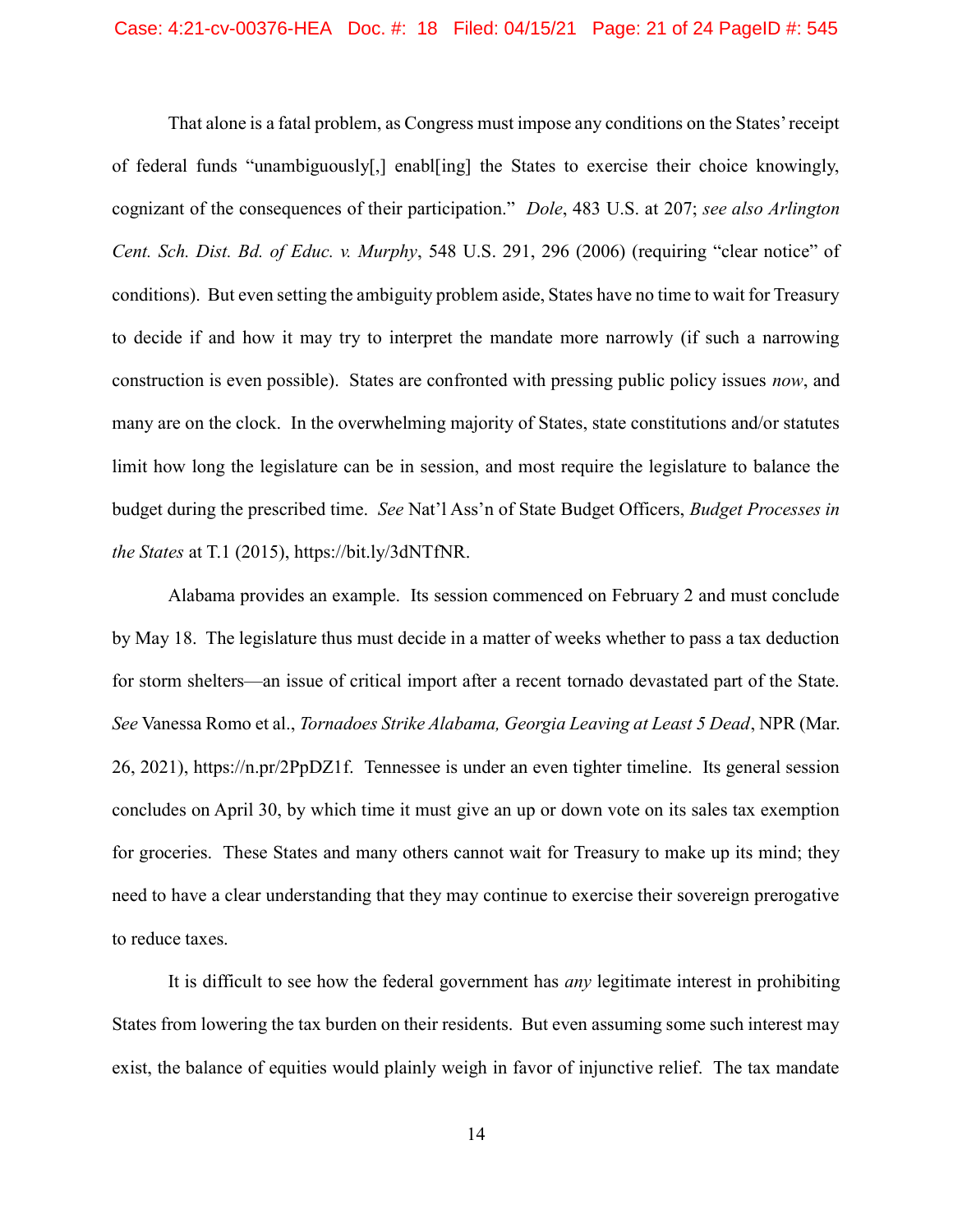was an eleventh-hour addition to the bill, with no formal legislative history to speak of. See Patrick Gleason, How Senator Joe Manchin's Move To Block Tax Relief in His Own State Costs All U.S. Taxpayers, Forbes (Mar. 16, 2021), https://bit.ly/31vV782. Congress did not even bother to explain why it chose to rush in where two centuries of previous congresses feared to tread. The whole point of ARPA is to provide economic relief to critical sectors of American society that were hit especially hard by the pandemic. See Pub. L. 117-2 §9901(c)(1)(A); Press Release, President Biden Announces American Rescue Plan, White House (Jan. 20, 2021), https://bit.ly/3f4S5Qe. Tax relief is an obvious means of achieving that policy objective, yet Congress placed it off limits. Cf. City of Phila. v. Sessions, 280 F. Supp. 3d 579, 657 (E.D. Pa. 2017) (finding it meaningful that requiring the city to forgo funds would prevent the city from addressing the opioid epidemic, which the Trump Administration had described as "a major public health crisis"). And that is to say nothing of how Congress could possibly have an interest in halting myriad non-COVID-19-related tax measures that undoubtedly will benefit Americans and American businesses at a time when they need it most. In short, even assuming there are some equities on the other side of the ledger, the balance is not even close.

#### **CONCLUSION**

For the reasons set forth above, this Court should grant Missouri's motion for a preliminary injunction.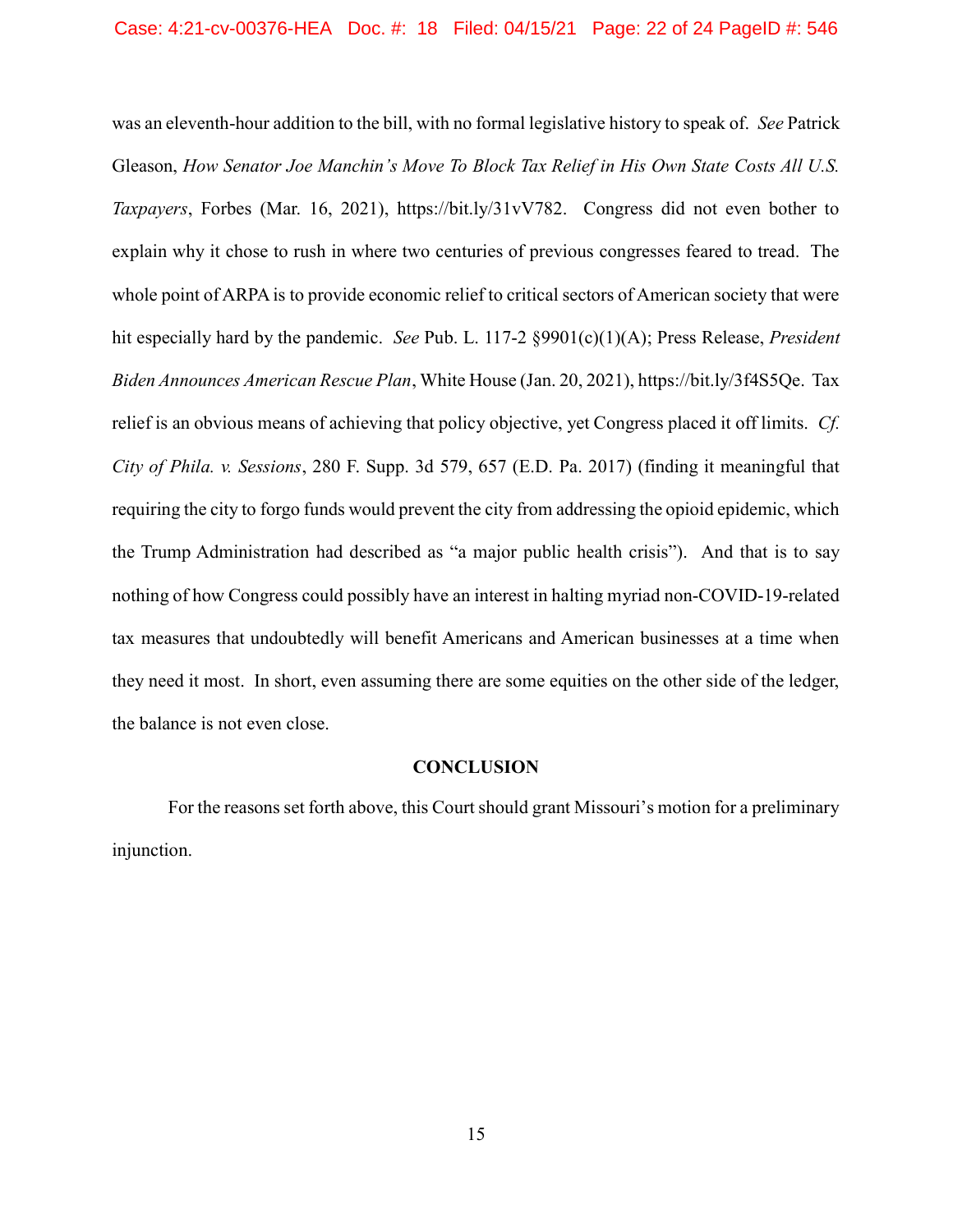Respectfully submitted,

DARYL JOSEFFER #457185DC PAUL LETTOW #502440DC U.S. CHAMBER LITIGATION CENTER 1615 H Street NW Washington, DC 20062 (202) 463-5337

KAREN HARNED #456803DC ROB SMITH #84259MI NFIB SMALL BUSINESS LEGAL CENTER 1201 F Street NW #200 Washington, DC 20004 (202) 314-2061

s/Paul D. Clement PAUL D. CLEMENT, #37915VA ERIN E. MURPHY, #995953DC KASDIN M. MITCHELL, #1602380DC LAURA E. WOLK, #1643193DC ELIZABETH HEDGES, #1657707DC KIRKLAND & ELLIS LLP 1301 Pennsylvania Avenue NW Washington, DC 20004 (202) 389-5000

April 15, 2021